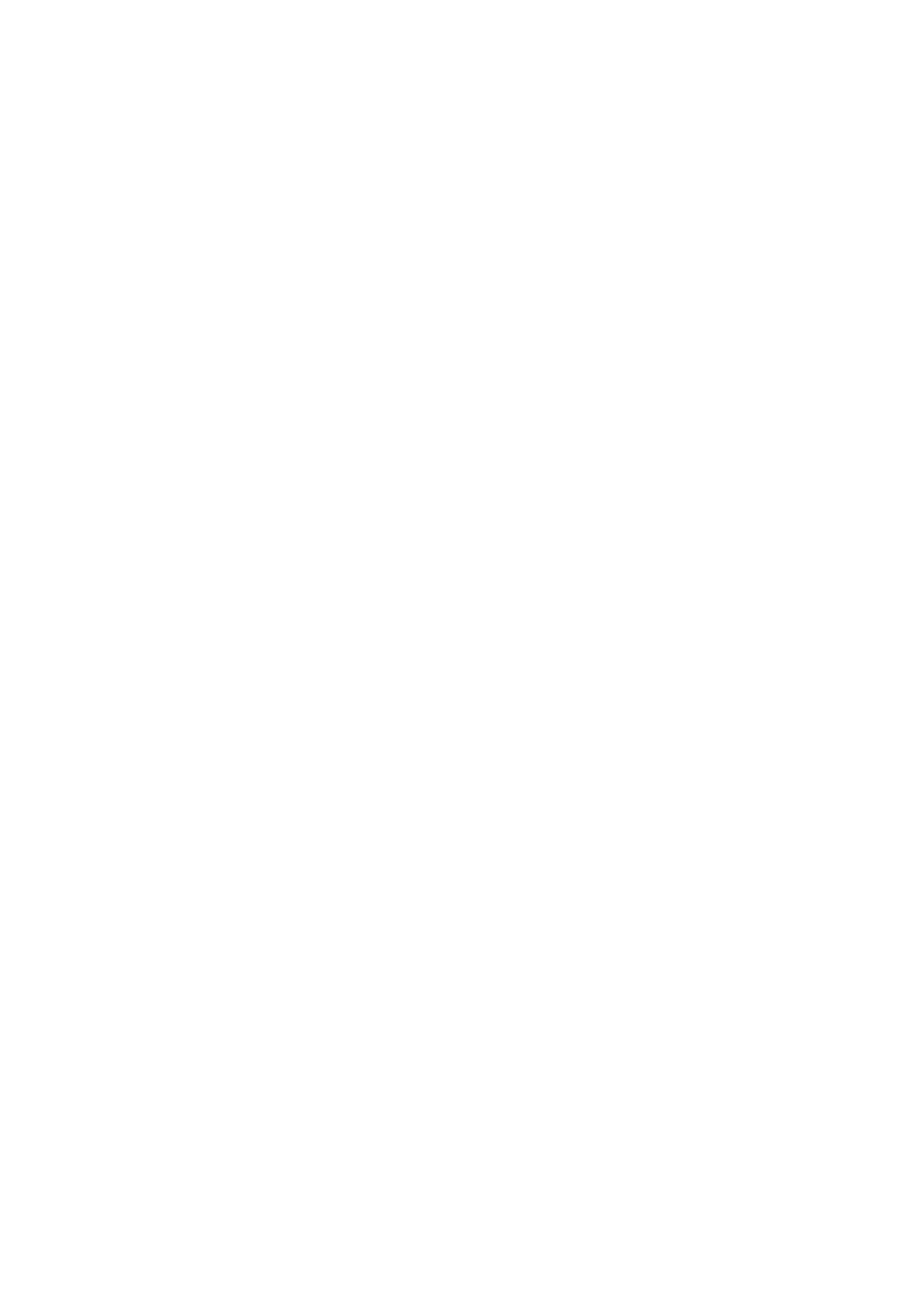# **Contents**

| <b>Section</b> |                                                                                                                               | Page |
|----------------|-------------------------------------------------------------------------------------------------------------------------------|------|
| 1              | <b>Executive Summary</b>                                                                                                      | 2    |
| $\overline{2}$ | <b>Mobile Communication Services on Board Vessels</b>                                                                         | 4    |
| 3              | General effect of the Wireless Telegraphy (Mobile<br>Communication Services on Board Vessels) (Exemption)<br>Regulations 2010 | 9    |
| Annex          |                                                                                                                               | Page |
| 1              | Impact Assessment                                                                                                             | 11   |
| $\overline{2}$ | Responding to this consultation                                                                                               | 18   |
| 3              | Ofcom's consultation principles                                                                                               | 20   |
| 4              | Consultation response cover sheet                                                                                             | 21   |
| 5              | Consultation questions                                                                                                        | 23   |
| 6              | <b>EC Decision</b>                                                                                                            | 24   |
| 7              | Notice of Variation (NoV)                                                                                                     | 28   |
| 8              | <b>Proposed Regulations</b>                                                                                                   | 32   |
|                |                                                                                                                               |      |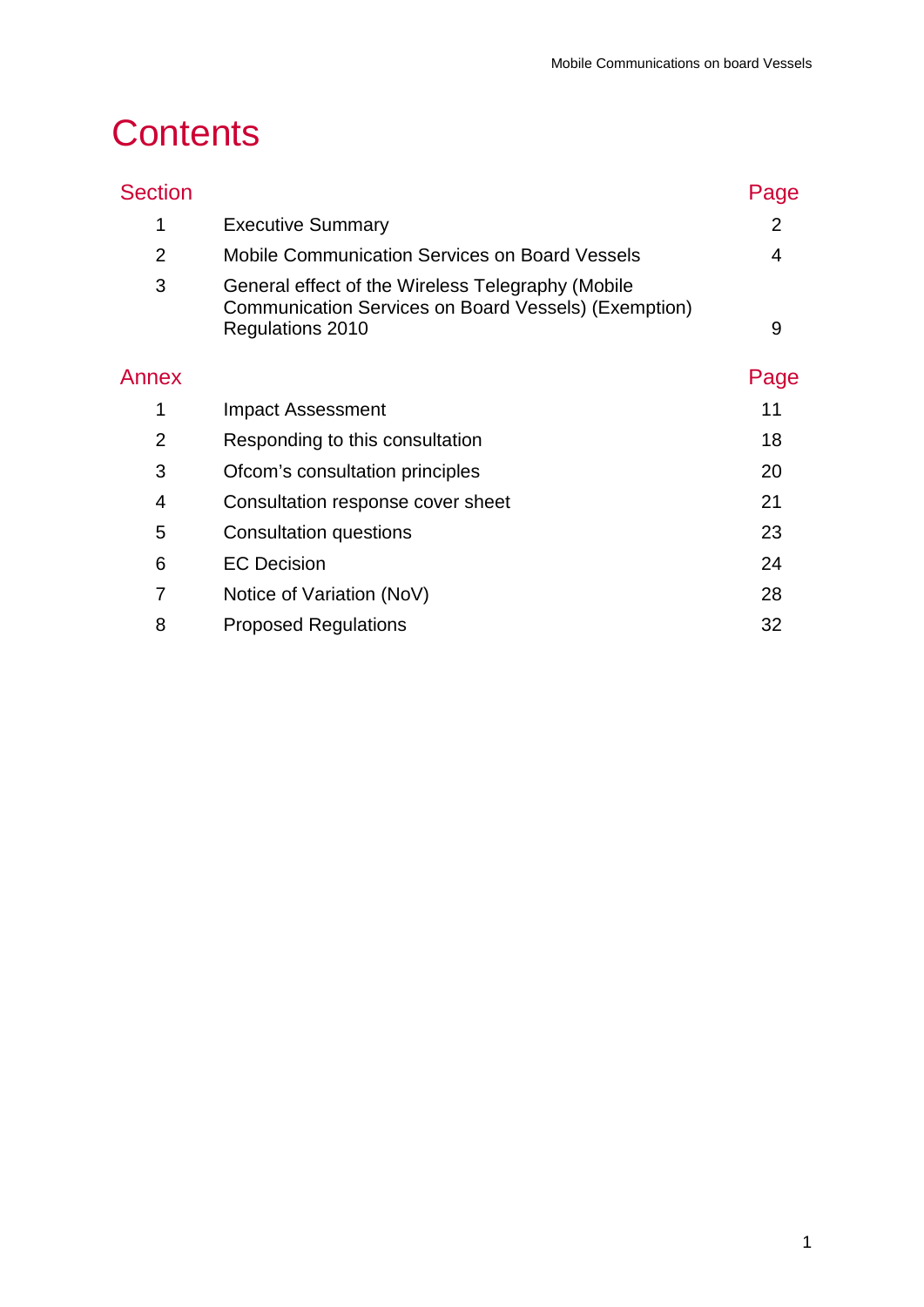## **Section 1**

# <span id="page-3-0"></span>**Executive Summary**

- 1.1 This document consults on draft regulations to exempt the use of mobile communication services on board vessels (MCV services). The proposals in this document implement the European Commission Decision of 19 March 2010 on harmonised conditions of use of radio spectrum for MCV services in the European Union (20[1](#page-3-1)0/166/EU) (the "MCV Decision") (see Annex 6)<sup>1</sup>. The MCV Decision aims to complement existing mobile connectivity when operating in those areas of the territorial seas of European Union Member States that are not covered by land based mobile networks. Member States have until 12 March 2011 to implement the MCV Decision.
- 1.2 MCV services consist of one or more pico-cell base stations on board a vessel (vessel-BS) to which mobile terminals used by passengers would connect. In common with our approach to the use of a similar system on aircraft, we propose that the vessel-BS be licensed. We are proposing that this is done by varying the ship licence via a Notice of Variation (NoV) to include the vessel-BS in the same way as other onboard equipment. A copy of the draft NoV is available at Annex 7.
- 1.3 Under sections 8 and 35(1) of the Wireless Telegraphy Act 2006 (the "WT Act"), it is an offence to establish, install or use radio equipment without holding a licence granted by us, unless the use of such equipment is exempted. Mobile terminals are already licence exempt when connected to terrestrial networks. We are therefore proposing to extend this exemption to also include connecting to MCV services.
- 1.4 The use of MCV services is subject to a number of technical restrictions outlined in our Interface Requirement IR [2](#page-3-2)082<sup>2</sup>. In addition to these technical parameters, the following conditions apply:
	- The system providing MCV services shall not be used closer than 2 nautical miles from the baseline; and
	- Only indoor vessel–BS shall be used between 2 to 12 nautical miles from the baseline.
- 1.5 In accordance with the requirements of section 122(4) and (5) of the WT Act this document also gives notice of our intention to make the Wireless Telegraphy (Mobile Communication Services on Board Vessels) (Exemption) Regulations 2010 ("the Proposed Regulations"). The Proposed Regulations will exempt the use of handsets from the need to be licensed under the WT Act when connecting to an MCV service.
- 1.6 An impact assessment for the Proposed Regulations is available at Annex 1 to this document. The Proposed Regulations are included in this document at Annex 6. Further copies may be obtained from [www.ofcom.org.uk](http://www.ofcom.org.uk/) or from Ofcom at Riverside House, 2a Southwark Bridge Road, London SE1 9HA.

<span id="page-3-2"></span><span id="page-3-1"></span><sup>1</sup> <http://eur-lex.europa.eu/LexUriServ/LexUriServ.do?uri=OJ:L:2010:072:0038:0041:EN:PDF> <sup>2</sup> [http://stakeholders.ofcom.org.uk/binaries/spectrum/spectrum-policy-area/spectrum](http://stakeholders.ofcom.org.uk/binaries/spectrum/spectrum-policy-area/spectrum-management/research-guidelines-tech-info/interface-requirements/Draft_IR_2082.pdf)[management/research-guidelines-tech-info/interface-requirements/Draft\\_IR\\_2082.pdf](http://stakeholders.ofcom.org.uk/binaries/spectrum/spectrum-policy-area/spectrum-management/research-guidelines-tech-info/interface-requirements/Draft_IR_2082.pdf)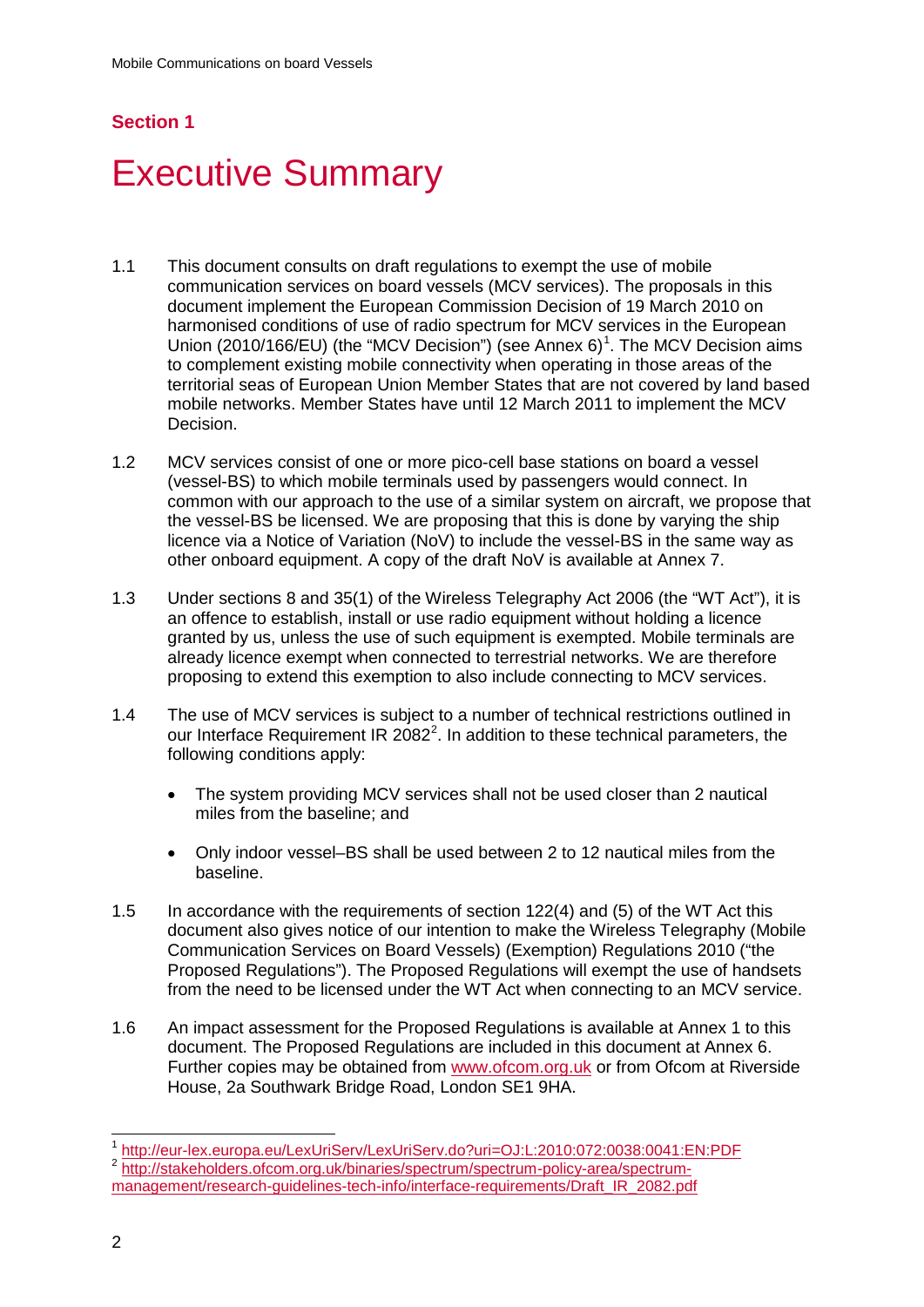- 1.7 Comments on the Proposed Regulations and the draft NoV are invited by **5pm** on **22 December 2010**. Subject to consideration of responses we intend to bring the new Regulations into force by March 2011.
- 1.8 The document is structured as follows:
	- Section 2 provides background on the MCV Decision;
	- Ofcom's proposed authorisation approach for MCV is outlined in Section 3;
	- Section 4 sets out the general effects of the Proposed Regulations;
	- The impact analysis of the options considered is in Annex 1;
	- Annexes 2 to 4 provide information on our approach to consultation;
	- A summary of all the consultation questions is provided in Annex 5;
	- A copy of the MCV Decision can be found in Annex 6;
	- In Annex 7 is a copy of the draft Notice of Variation (NoV) for a ship's radio licence; and
	- Annex 8 contains a draft of the Proposed Regulations.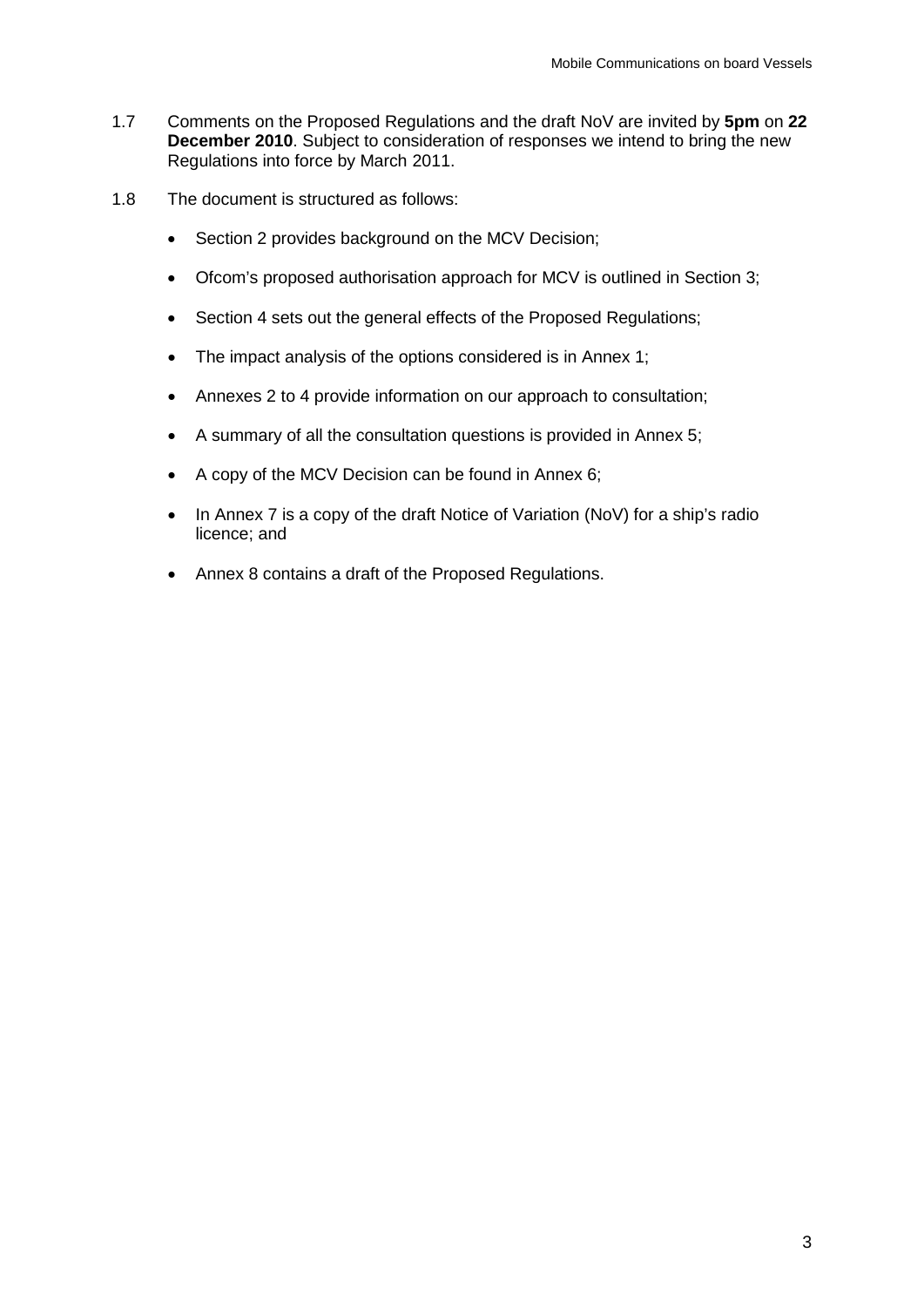# **Section 2**

# <span id="page-5-0"></span>2 Mobile Communication Services on Board Vessels

# **Commission Decision**

- 2.1 On 19 March 2010 the European Commission adopted the Commission Decision on harmonised conditions of use of radio spectrum for mobile communication services on board vessels (MCV services) in the European Union (2010/166/EU) (the "MCV Decision") $3$ . In addition to the MCV Decision the European Commission also agreed the Commission Recommendation of 19 March 2010 on authorisation of systems for mobile communication services on board vessels (MCV services) (2010/167/EU) (the "MCV Recommendation")<sup>[4](#page-5-2)</sup>.
- 2.2 MCV services and electronic communication services provided by an undertaking enable persons on board a vessel to communicate via public communication networks using a GSM system without establishing direct connections with landbased mobile networks. The MCV Decision aims to complement existing mobile connectivity when operating in those areas of the territorial seas of the European Union Member States that are not covered by land based mobile networks. Member States have until 12 March 2011 to implement the MCV Decision.
- 2.3 The MCV Decision provides the frequency bands and technical parameters to be used and complied with when MCV services are operated. The technical and operational conditions are based on the CEPT Report 28<sup>[5](#page-5-3)</sup>. The MCV Decision also refers to the harmonised standard developed by ETSI.
- 2.4 The adopted system providing MCV services consists of one or more pico-cell base stations on board a vessel (vessel-BS) providing access to a GSM core network via a backhaul link, for example via satellite, which uses different parts of spectrum from the 900 MHz and 1 800 MHz frequency bands. The vessel-BS of such a system serves roaming GSM mobile terminals carried by ship passengers or crew by providing connectivity in the GSM-900 and/or GSM-1 800 frequency band when the vessel is in international waters or in areas of territorial seas where there is no or insufficient land-based mobile network coverage.
- 2.5 The MCV Decision sets out the following technical conditions for MCV services in order to avoid harmful interference to land based mobile networks:

<span id="page-5-1"></span> $^3 \frac{\text{http://eur-lex.europa.eu/LexUriServ/LexUriServ.do?uri=OJ:L:2010:072:0038:0041:EN:PDF}{\text{http://eur-lex.europa.eu/LexUriServ/LexUriServ.do?uri=OJ:L:2010:072:0042:0045:EN:PDF}$  $^3 \frac{\text{http://eur-lex.europa.eu/LexUriServ/LexUriServ.do?uri=OJ:L:2010:072:0038:0041:EN:PDF}{\text{http://eur-lex.europa.eu/LexUriServ/LexUriServ.do?uri=OJ:L:2010:072:0042:0045:EN:PDF}$  $^3 \frac{\text{http://eur-lex.europa.eu/LexUriServ/LexUriServ.do?uri=OJ:L:2010:072:0038:0041:EN:PDF}{\text{http://eur-lex.europa.eu/LexUriServ/LexUriServ.do?uri=OJ:L:2010:072:0042:0045:EN:PDF}$ 

<span id="page-5-3"></span><span id="page-5-2"></span><sup>&</sup>lt;sup>5</sup> On 8 July 2008 the European Commission gave a mandate to the European Conference of Postal and Telecommunications Administrations (CEPT) to identify the technical and operational conditions required to ensure the avoidance of harmful interference from MCV services in the 900 and 1800 MHz frequency bands with the operation of existing land-based mobile networks, also in areas of these territorial seas where services are provided by these networks, and to ensure that land-based mobile terminals are not connected to such a system when it is in use within the territorial seas and that any mobile terminals are not prevented from connecting to land-based networks. They produced a final report to the European Commission in response to the EC Mandate on mobile communication services on board vessels on 1 July 2009

http://ec.europa.eu/information\_society/policy/ecomm/radio\_spectrum/\_document\_storage/rsc/rsc28 [public\\_docs/rscom09-27\\_cept\\_mcv.pdf](http://ec.europa.eu/information_society/policy/ecomm/radio_spectrum/_document_storage/rsc/rsc28_public_docs/rscom09-27_cept_mcv.pdf)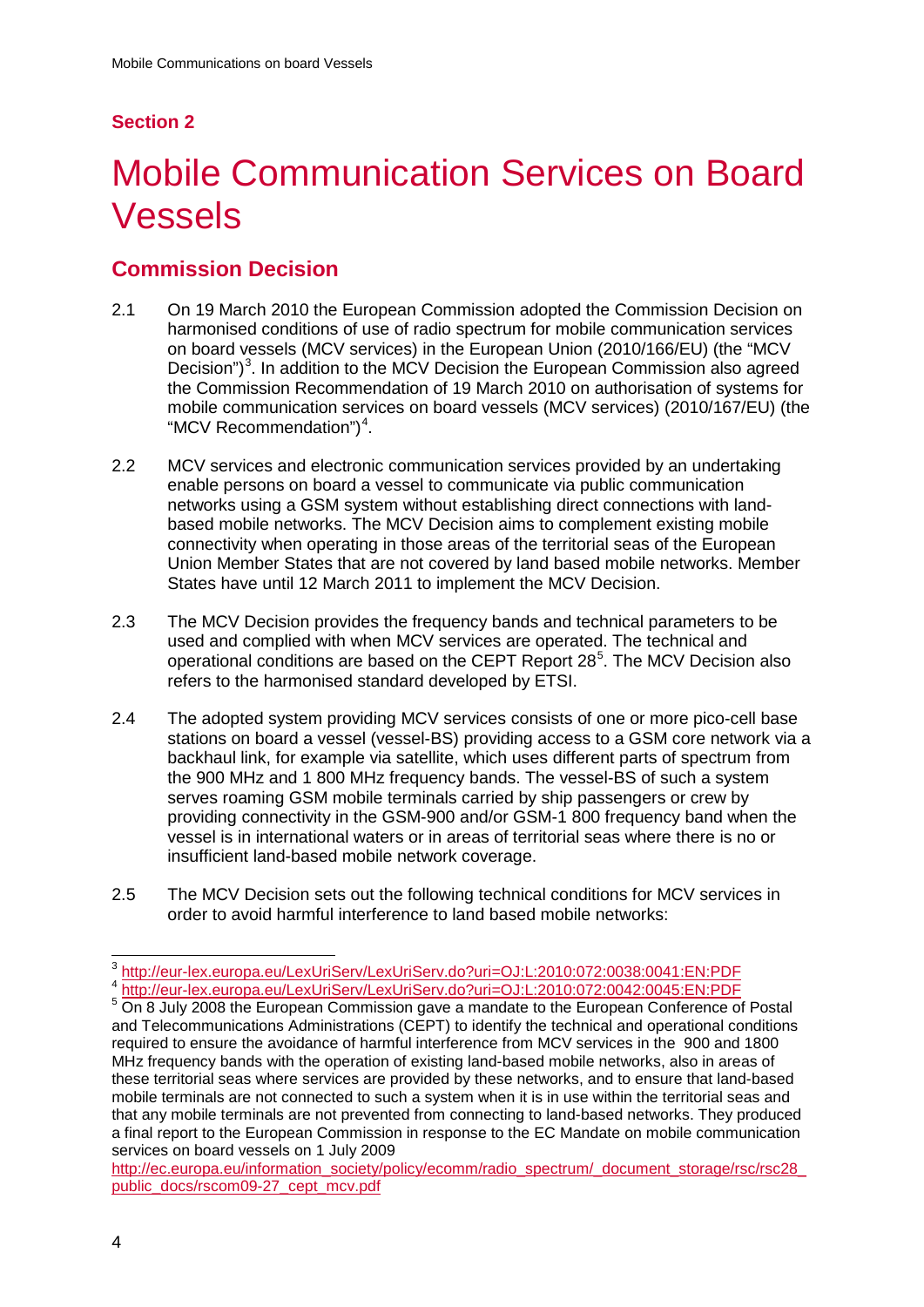- 2.5.1 the system providing MCV services shall not be used closer than 2 nautical miles from the baseline, as defined in the United Nations Convention on the Law of the Sea $6$ ;
- 2.5.2 only indoor vessel-BS antenna(s) shall be used between 2 and 12 nautical miles from the baseline;
- 2.5.3 limits to be set for mobile terminals when used on board vessel and for vessel-BS as set out in Table 1.

## **Table 1**

| <b>Parameter</b>                    | <b>Description</b>                                                                                                                                                                                                                                                                                                                                             |
|-------------------------------------|----------------------------------------------------------------------------------------------------------------------------------------------------------------------------------------------------------------------------------------------------------------------------------------------------------------------------------------------------------------|
| Transmit power/power density        | For mobile terminals used on board vessels<br>and controlled by the vessel-BS in the 900<br>MHz band <sup>7</sup> , maximum radiated output power<br>of 5 dBm.                                                                                                                                                                                                 |
|                                     | For mobile terminals used on board vessels<br>and controlled by the vessel-BS in the 1800<br>MHz band <sup>8</sup> , maximum radiated output power<br>of 0 dBm.                                                                                                                                                                                                |
|                                     | For base stations on board vessels, the<br>maximum power density measured in<br>external areas of the vessel, with reference<br>to a 0 dBi measurement antenna gain of $-80$<br>dBm/200 kHz.                                                                                                                                                                   |
| Channel access and occupation rules | Techniques to mitigate interference that<br>provide at least equivalent performance to<br>the following mitigation factors based on<br>GSM standards shall be used                                                                                                                                                                                             |
|                                     | 1. between 2 and 3 nautical miles from the<br>baseline, the receiver sensitivity and the<br>disconnection threshold (ACCMIN and<br>min RXLEV level) of the mobile terminal<br>used on board vessel shall be equal to or<br>higher than -70 dBm/200 kHz and<br>between 3 and 12 nautical miles from the<br>baseline equal to or higher than -75<br>dBm/200 kHz, |
|                                     | 2. discontinuous transmission shall be<br>activated in the MCV system uplink<br>direction,                                                                                                                                                                                                                                                                     |
|                                     | 3. the timing advance value of the vessel-<br>BS shall be set to the minimum.                                                                                                                                                                                                                                                                                  |

<span id="page-6-0"></span> <sup>6</sup> [http://www.un.org/Depts/los/convention\\_agreements/texts/unclos/unclos\\_e.pdf](http://www.un.org/Depts/los/convention_agreements/texts/unclos/unclos_e.pdf)

<span id="page-6-1"></span><sup>&</sup>lt;sup>7</sup> the 900 MHz band' means the 880-915 MHz band for uplink (terminal transmit, base station receive) and 925- 960 MHz band for downlink (base station transmit, terminal receive);<br>8 'the 1 800 MHz band' means the 1 710-1 785 MHz band for uplink (terminal transmit, base station

<span id="page-6-2"></span>receive) and 1 805- 1 880 MHz band for downlink (base station transmit, terminal receive)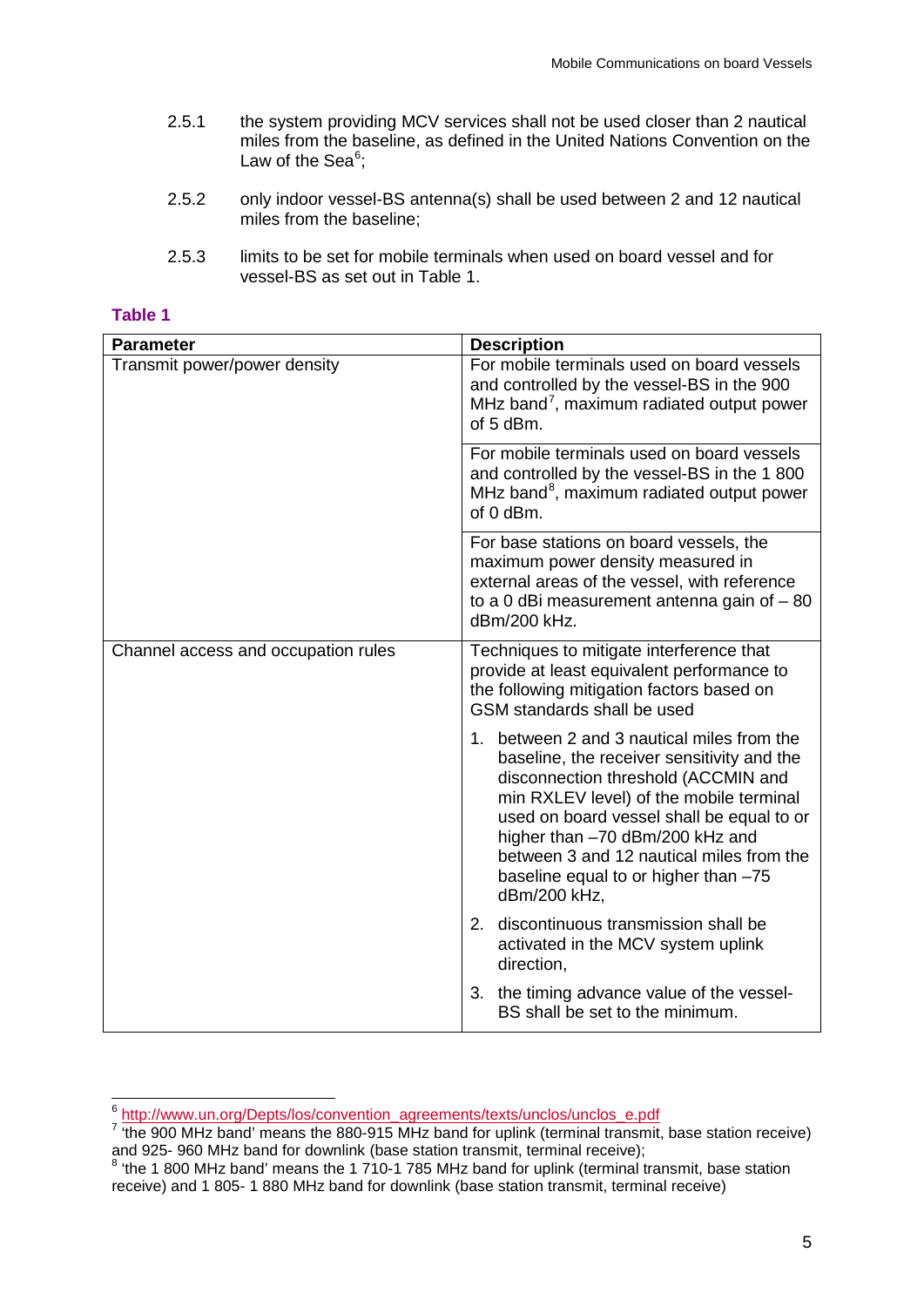# **Authorisation of MCV services**

- 2.6 We are responsible for authorising civil use of the radio spectrum and achieve this by granting wireless telegraphy licences under the WT Act and by making regulations exempting users of particular equipment from the requirement to hold such a licence.
- 2.7 Under sections 8 and 35(1) of the WT Act, it is an offence to establish, install or use radio equipment other than under and in accordance with the terms of a licence granted by us unless the use of such equipment has been exempted from the need for a licence. Under section 8(4) of the WT Act, we must make regulations to exempt equipment if its installation or use is unlikely to cause undue interference.
- 2.8 This document consults on draft regulations to exempt the use of mobile terminals when connecting to a Mobile Communications on Vessels (MCV) service following the MCV Decision. This notice outlines our intention to make the Wireless Telegraphy (Mobile Communication Services on Vessels) (Exemption) Regulations 2010 ("the Proposed Regulations").
- 2.9 The MCV Recommendation provides that Member States should take all necessary steps to be able to authorise provision of MCV services on vessels registered within their jurisdiction. Member States should not authorise MCV services unless they satisfy the technical conditions set out in the MCV Decision. Member States are also to recognise authorisation granted to ships registered in other Member States in compliance with the technical parameters set in the MCV Decision.
- 2.10 To provide MCV services, the following apparatus is required:
	- 2.10.1 A vessel base transceiver station (vessel-BS). This is a mobile pico-cell located on a vessel and supporting GSM services on the 900MHz and/or 1800 MHz bands.
	- 2.10.2 A mobile terminal.
- 2.11 To implement the MCV Decision, we have split the authorisation of these two apparatus.

# **Vessel-BS**

- 2.12 The international community agrees how spectrum should be allocated through the International Telecommunication Union (ITU). These agreements are published in the Radio Regulations<sup>[9](#page-7-0)</sup> (the "RRs") and the UK implements the RRs through the WT Act and associated legislation.
- 2.13 The RRs require the radio apparatus of a vessel be covered by a licence. The licence must be carried on board the vessel and be available for inspection by foreign authorities. So, the installation and use of radio apparatus on board a vessel, must be authorised by a licence issued by Ofcom. This includes a vessel-BS.
- 2.14 The RRs also provide that the Master of a vessel has ultimate responsibility for the use of any radio apparatus on his vessel<sup>[10](#page-7-1)</sup>. The WT Act provides that if an offence is

<span id="page-7-0"></span><sup>&</sup>lt;sup>9</sup> http://www.itu.int/opb/sector.aspx?sector=1

<span id="page-7-1"></span><sup>&</sup>lt;sup>10</sup> Art 46.1 § 1 The service of a vessel station is placed under the supreme authority of the master or of the person responsible for the ship or other vessel carrying the station.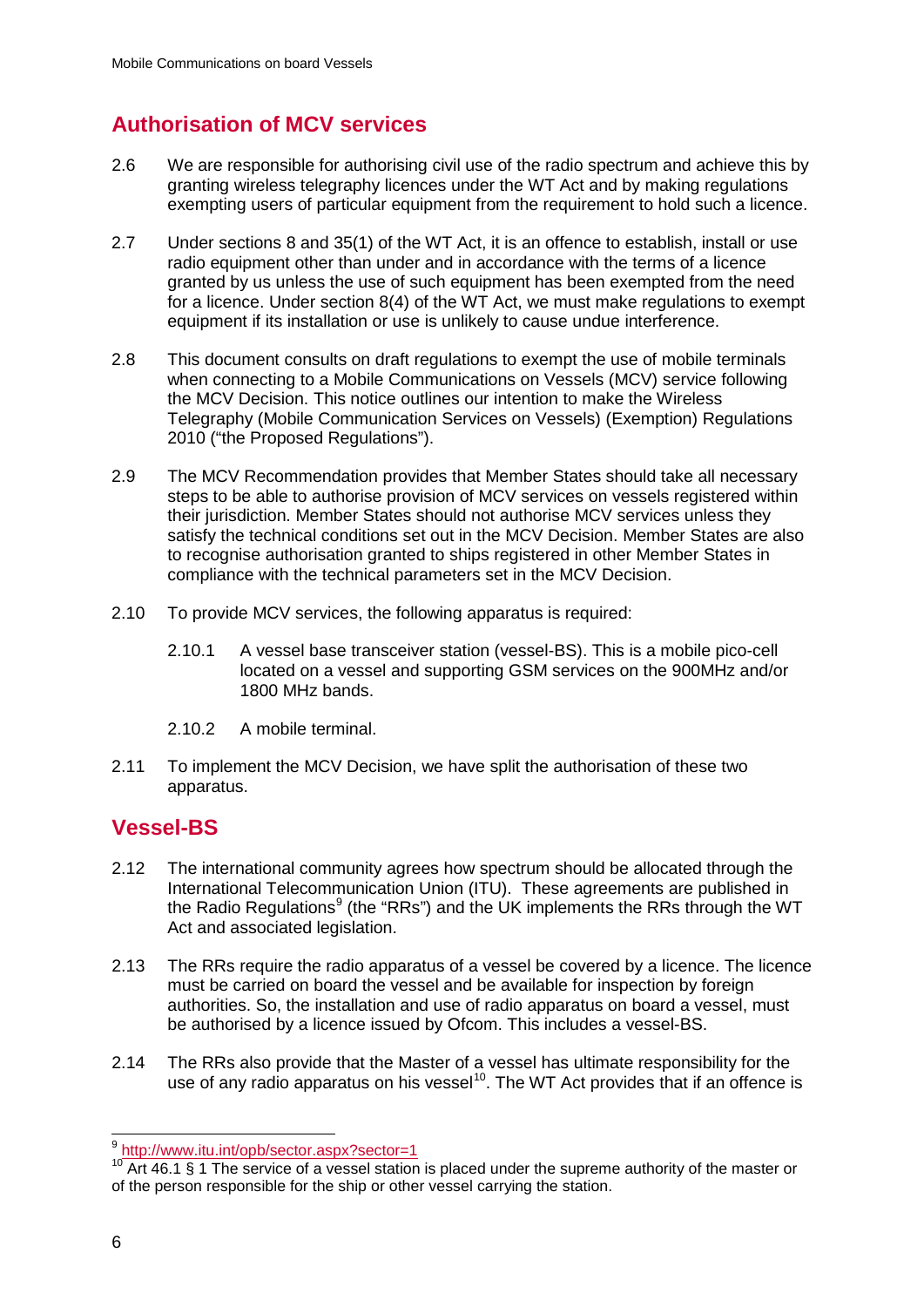committed relating to the use of radio apparatus on a vessel, then the Master is guilty of the offence, in addition to anyone who is guilty by actually committing the offence.

- 2.15 In looking to authorise the use of the vessel-BS we considered the following options:
	- Licence a network operator;
	- Make the installation and use of the vessel-BS for MCV services licence-exempt;
	- Authorise the installation and use of the vessel-BS for MCV services by varying the ship radio licence; or
	- Do nothing.
- 2.16 Our analysis of the options can be found in the Regulatory Impact Assessment available in Annex 1.
- 2.17 We concluded that we should propose to authorise the use of the vessel-BS for MCV services by amending the existing ship radio licence of each vessel that carries this equipment. Vessel operators will therefore need to apply to Ofcom for a variation of their ship radio licence. We believe that this approach enables the Master to control the use of the vessel-BS and to issue instructions to limit its use or turn it off. We adopted this approach for the corresponding equipment on board aircraft $^{11}$  $^{11}$  $^{11}$ .
- 2.18 To vary a licence, we must follow the procedure in Schedule 1 of the WT Act. This allows us to vary a licence if the licensee requests it. We formally vary a licence by issuing a document called a Notice of Variation (NoV), which becomes part of the licence. This varies the existing licence to allow the licensee to install and use equipment including a vessel-BS within the terms specified for the use of MCV services. A copy of the proposed NoV for MCV services can be found in Annex 7. To obtain a NoV a licensee should write to Ofcom with the formal request, which we can then consider.
- 2.19 The technical requirements of the vessel-BS are set out in IR 2082<sup>[12](#page-8-1)</sup>.

*Question 1) Do you agree with our proposal to license the vessel-BS by varying the ship radio licence? Do you agree that the Notice of Variation (NOV) in Annex 7 is suitable?*

# **Mobile terminals**

- 2.20 In looking to authorise the use of mobile terminals for MCV services we considered the following options:
	- Make the use of the mobile terminals licence-exempt;
	- License mobile terminals; or
	- Do nothing.

<span id="page-8-1"></span><span id="page-8-0"></span><sup>&</sup>lt;sup>11</sup> <http://stakeholders.ofcom.org.uk/binaries/consultations/mca/statement/mca.pdf><br><sup>12</sup> [http://stakeholders.ofcom.org.uk/binaries/spectrum/spectrum-policy-area/spectrum](http://stakeholders.ofcom.org.uk/binaries/spectrum/spectrum-policy-area/spectrum-management/research-guidelines-tech-info/interface-requirements/Draft_IR_2082.pdf)[management/research-guidelines-tech-info/interface-requirements/Draft\\_IR\\_2082.pdf](http://stakeholders.ofcom.org.uk/binaries/spectrum/spectrum-policy-area/spectrum-management/research-guidelines-tech-info/interface-requirements/Draft_IR_2082.pdf)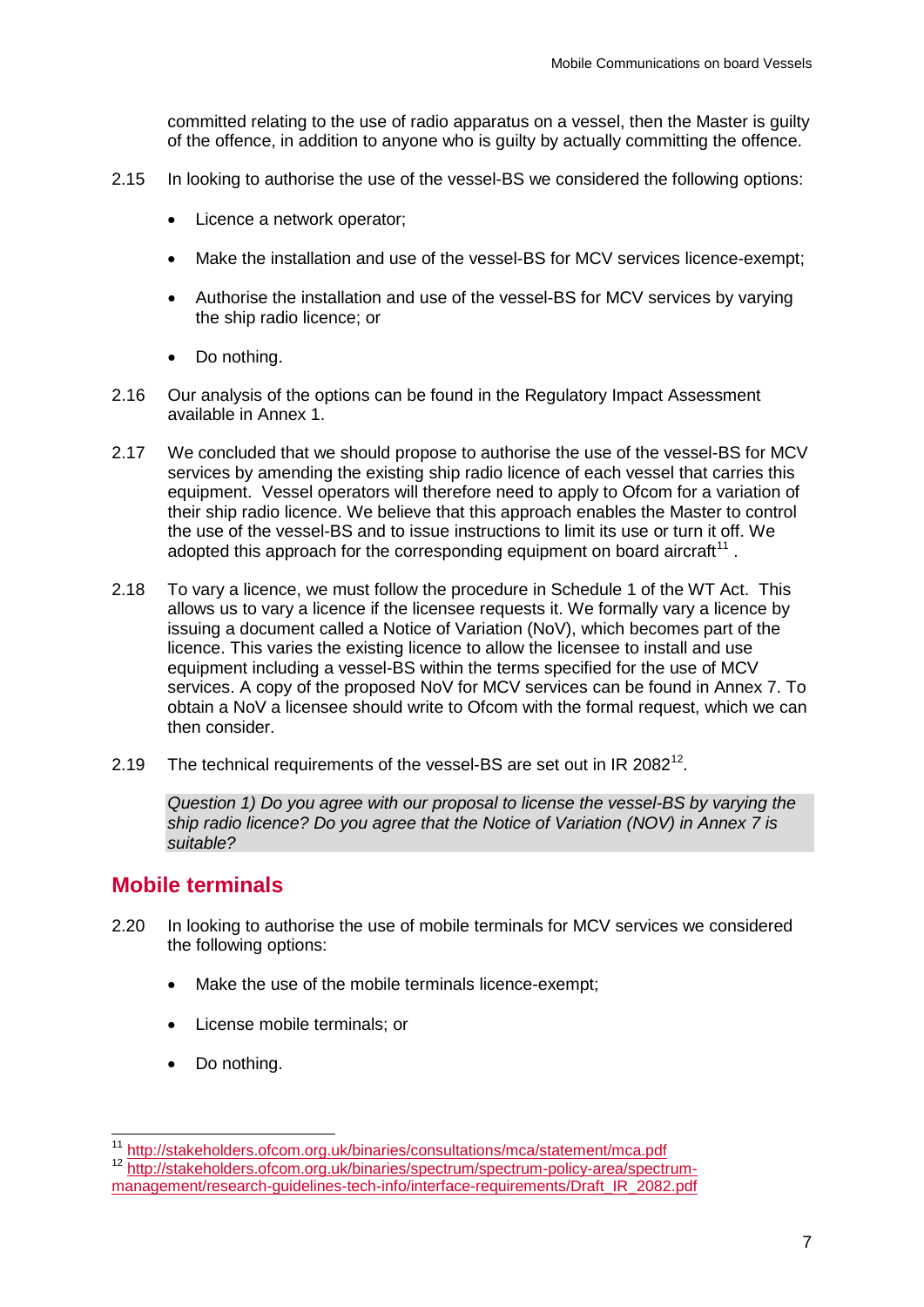- 2.21 As mobile terminals are already licence-exempt when connected to terrestrial network, we believe that requiring a user to obtain a licence in order to connect to an MCV service is not appropriate and therefore should be made exempt. Our analysis of the options can be found in the Impact Assessment available in Annex 1.
- 2.22 We propose to make the Proposed Regulations that will create a new exemption to allow terminals to connect to an MCV service on a licence-exempt basis providing they meet the technical requirement as set out in IR 2082 and the usage restrictions set out in the MCV Decision. A copy of the Proposed Regulations are contained in Annex 8.
- 2.23 The general effects of the Proposed Regulations are set out in Section 4.

*Question 2) Do you agree with our proposal to licence-exempt mobile terminals when connecting to an MCV base station?*

# **Territorial extent of the Proposed Regulations**

- 2.24 The MCV Recommendation provides that Member States shall authorise provision of MCV services for vessels registered within their jurisdiction. No additional authorisation should be required for operation of MCV services for vessels registered in other Member States.
- 2.25 We are responsible for authorising the use of vessel-BS for vessels registered in the UK. As explained above this will be achieved by variation of the wireless telegraphy licence already issued to UK registered ships. This authorisation will follow the requirement set in the MCV Decision, so that following the MCV Recommendation, it should be recognised by other Member States when UK registered vessels operate MCV services in their territory.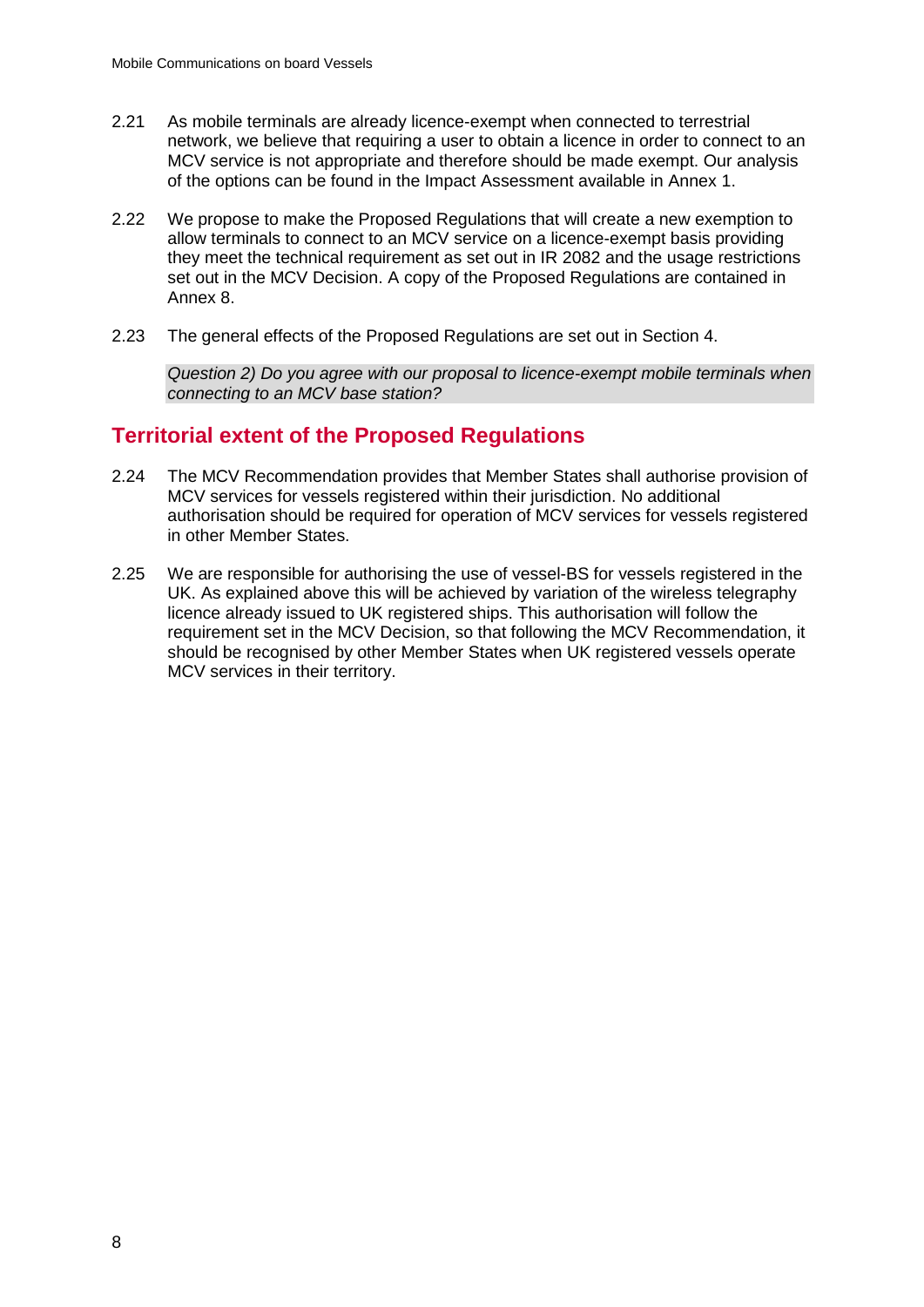## **Section 4**

# <span id="page-10-0"></span>3 General effect of the Wireless Telegraphy (Mobile Communication Services on Board Vessels) (Exemption) Regulations 2010

# **The legislative framework**

- 3.1 We can exempt the establishment, installation and use of wireless telegraphy equipment and stations by making Regulations under section 8(3) of the WT Act. We propose to implement the changes in this document by making the Proposed Regulations. The Proposed Regulations are included in Annex 8 of this document.
- 3.2 The Proposed Regulations on which we are consulting on will exempt the use of mobile terminals for MCV services pursuant to section 8(4) of the WT Act. The Proposed Regulations mirror the technical parameters and standards set out in the MCV Decision. They set the terms, provisions and limitations with which the operation of the mobile terminals for MCV services must comply.

# **Extent of application**

3.3 The Proposed Regulations will apply in the United Kingdom, the Channel Islands and the Isle of Man, subject to formal agreement of the Island Authorities.

# **Regulations to exempt mobile terminals**

- 3.4 Regulation 3 sets out the territorial extent of the Proposed Regulations and to what vessels they will be applied to.
- 3.5 Regulation 4 outlines that mobile terminals (apparatus) must comply with GSM standard EN 301 511 published by ETSI or other mitigation techniques that provide an equivalent level of protection. This reflects Article 3 of the MCV Decision.
- 3.6 Regulation 4(1) implements Article 3 of the MCV Decision by requiring that the apparatus only operates in the 880 to 915, 925 to 960, 1710 to 1785 and 1805 to 1880 MHz bands.
- 3.7 Regulation 4(2) stipulates that the apparatus should only be used for MCV services and mirrors the Annex of the MCV Decision. It stipulates the following conditions:
	- 3.7.1 systems providing MCV services are not to be used closer than 2 nautical miles from the baseline;
	- 3.7.2 only indoor vessel-BS antenna(s) shall be used within 2 to 12 nautical miles from the baseline; and
	- 3.7.3 certain limits set for mobile terminals when used on board vessel and for vessel-BS in relation to transmit power/power density and channel access and occupation rules.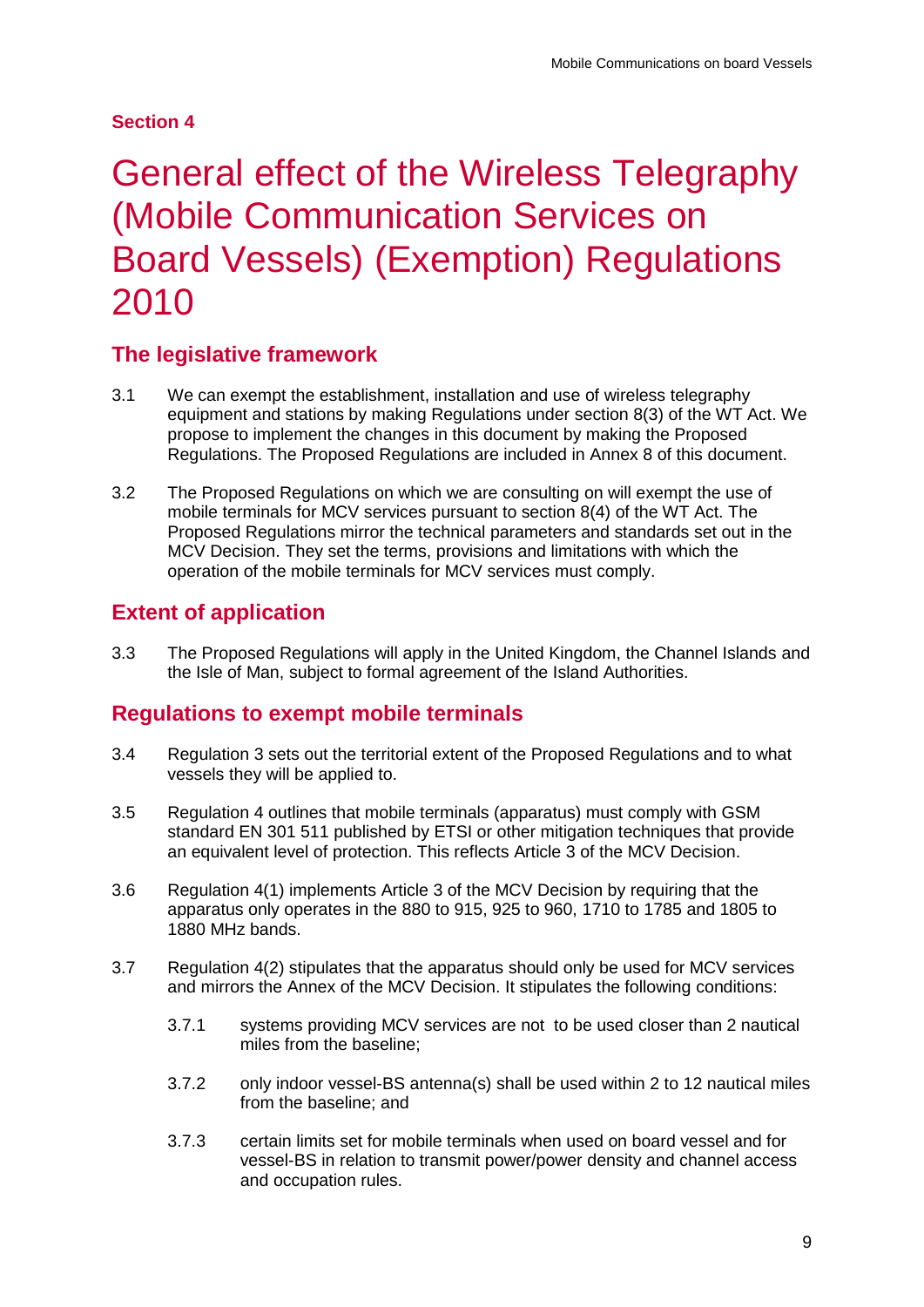3.8 Regulations 4(3) and 4(4) outline that the service is authorised on a non-interference and non-protection basis in line with Article 3 of the MCV Decision.

*Question 3) Do you agree that our draft regulations implement the mobile terminal licence-exemption as per our proposals?*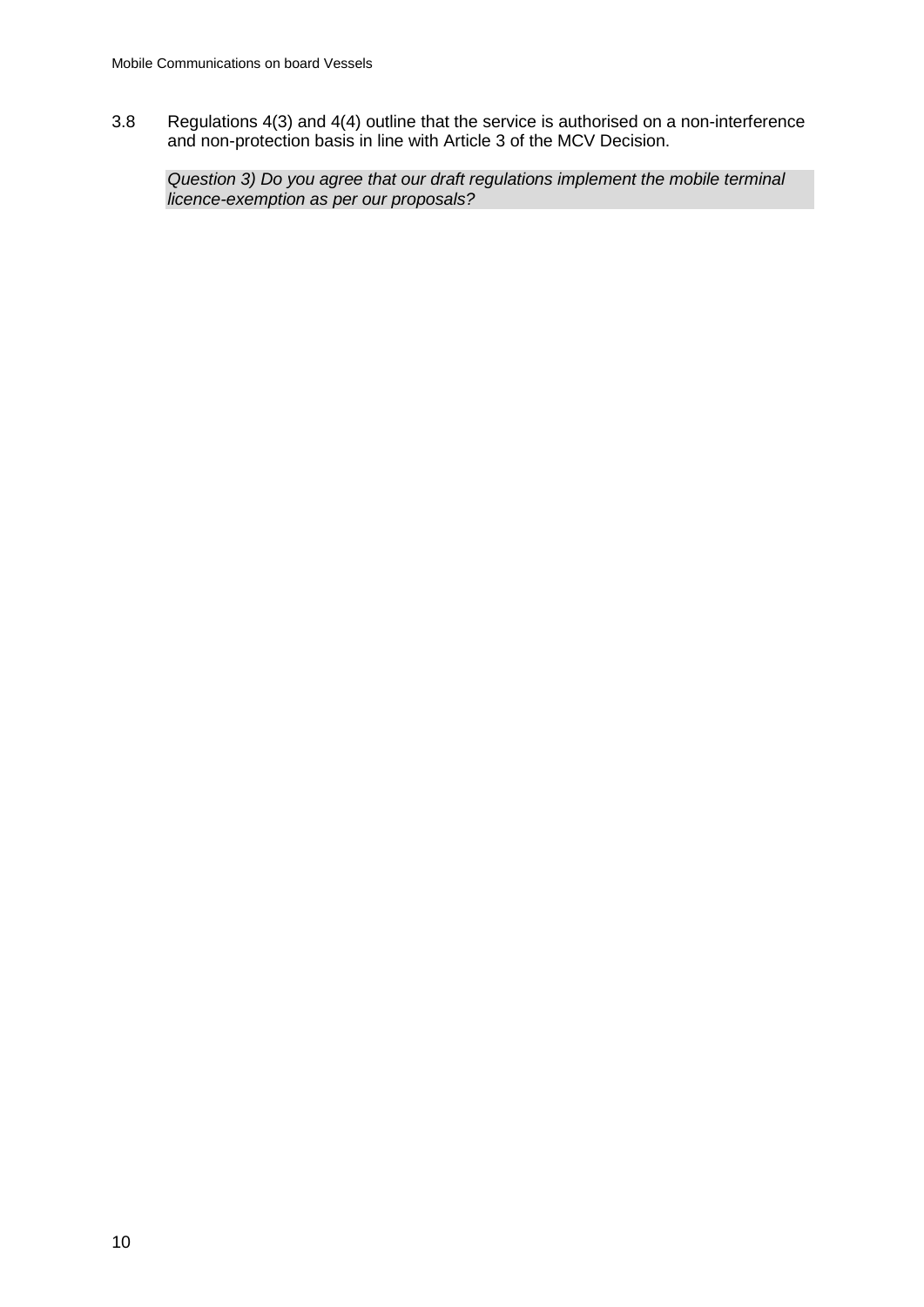# <span id="page-12-0"></span>**Impact Assessment**

# **Introduction**

- A1.1 In accordance with Government practice, where a statutory regulation is proposed, a Regulatory Impact Assessment ("RIA") must be undertaken. The analysis presented here, when read in conjunction with the rest of this document, represents an RIA as defined by section 7 of the Communications Act 2003 ("the Communications Act").
- A1.2 You should send us any comments on this RIA by the closing date for this consultation. We will consider all comments before deciding whether to implement our proposals.
- A1.3 RIAs provide a valuable way of assessing different options for regulation and showing why the preferred option was chosen. They form part of best practice policy-making and are commonly used by other regulators. This is reflected in section 7 of the Communications Act, which means that we will generally carry out impact assessments where proposals would be likely to have a significant effect on businesses or the general public, or when there is a major change in our activities. However, as a matter of policy we are committed to carrying out and publishing impact assessments in relation to the great majority of our policy decisions. In accordance with section 7 of the Communications Act, in producing this RIA, we have had regard to such general guidance as we consider appropriate including related Cabinet Office guidance. For further information about our approach to impact assessments, see the guidelines, Better policy-making: Ofcom's approach to impact assessment, which are on our website: [http://www.ofcom.org.uk/consult/policy\\_making/guidelines.pdf.](http://www.ofcom.org.uk/consult/policy_making/guidelines.pdf)

## **The citizen and/or consumer interest**

- A1.4 Our principal duty under section 3 of the Communications Act 2003 is to further the interests of citizens in relation to communications matters; and of consumers in relevant markets, where appropriate by promoting competition. We take account of the impact of our decisions upon both citizen and consumer interests in the markets we regulate. We must, in particular, secure the optimal use for wireless telegraphy of spectrum and to the principle under which all regulatory activities should be targeted only at cases in which action is needed.
- A1.5 In addition to section 3 we must have regard to the desirability of encouraging investment and innovation in relevant markets as well as to further the interests of citizens and consumers. Mobile communication on board vessels (MCV services) represents a potentially valuable innovation and the development of a new market for mobile communications.
- A1.6 In light of the Commission Decision on harmonised conditions of use of radio spectrum for mobile communication services on board vessels (MCV services) in the European Union (2010/166/EU)" (the "MCV Decision")<sup>[13](#page-12-1)</sup>, we are proposing to authorise the use of spectrum on board vessels so that passengers can use their

<span id="page-12-1"></span> <sup>13</sup> <http://eur-lex.europa.eu/LexUriServ/LexUriServ.do?uri=OJ:L:2010:072:0038:0041:EN:PDF>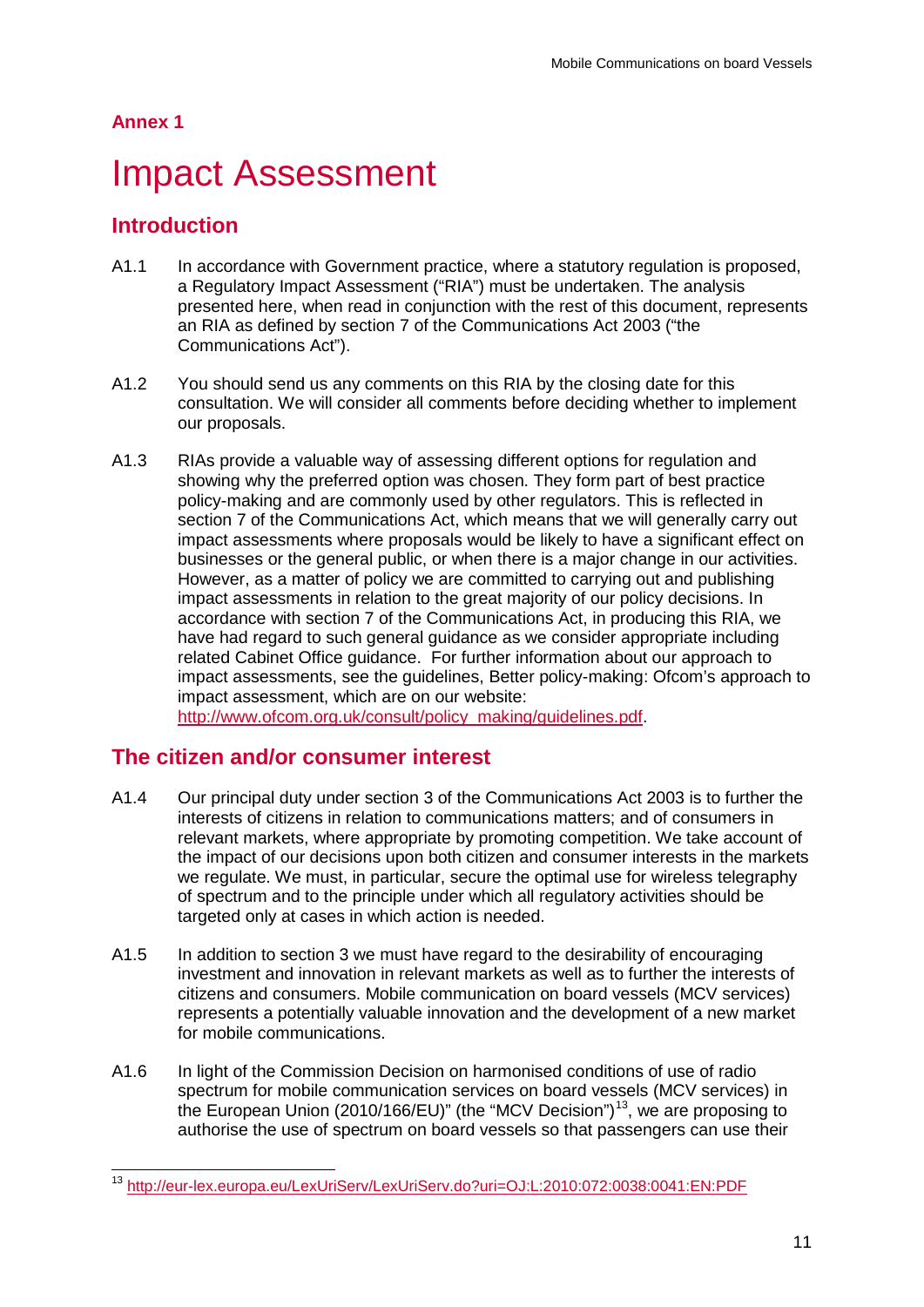mobile phones to make and receive calls while out of range of land-based transmitters. The business opportunity seen by proponents of MCV services for operators and the mobile phone networks is based on the expectation that customers will find the service sufficiently valuable to use and pay for it.

- A1.7 Establishing a regulatory framework in which MCV services can be deployed is in line with the development of a co-ordinated approach to MCV services across Europe which follows the adoption of the MCV Decision. This allows for the mutual recognition of Member States' authorisations for MCV services on the basis of common technical and authorisation requirements.
- A1.8 Following an initial assessment of our policy proposals we considered that it was reasonable to assume that any impacts on consumers and citizens arising from our proposals would not differ significantly between groups or classes of UK consumers and citizens, all of whom would have access to these services, potentially at enduser prices reflective of all general input costs, including opportunity costs of spectrum used.
- A1.9 In addition, we noted that there is no available evidence to suggest the proposals to make the changes to the licensing regime or the Wireless Telegraphy (Mobile Communication Services on Board Vessels) (Exemption) Regulations 2010 (the "Proposed Regulations") would have any greater direct impact on certain groups, including groups based on gender, race or disability, or for consumers in Northern Ireland relative to consumers in the UK more generally. We did not consider that there was evidence to suggest that costs imposed on operators, would differ significantly across these aforementioned groups of consumers and citizens relative to consumers in general. This was because we would not expect the impact of supplying these groups of consumers and citizens to differ significantly from the impact of supplying consumers in general. Nor would cost reflective end-user prices therefore be expected to impact significantly differently on these groups as a result of these proposals.
- A1.10 We have not carried out a full Equality Impact Assessment in relation to race equality, equality schemes in Northern Ireland and disability equality schemes. This is because, following our initial assessment, we do not believe that the decision here is intended (or would, in practice) have a significant differential impact on different gender or racial groups, on consumers in Northern Ireland or on disabled consumers compared to consumers in general.

# **Ofcom's policy objective**

- A1.11 We are required to implement MCV Decision by law. Therefore, our analysis of measures that involve implementation of European Commission (EC) decisions is less detailed than for our own policy initiatives. Each of the measures required are associated with costs and benefits. However, if we did not implement an EC decision, the EC and others could begin legal proceedings against the UK, the costs of which we deem to be potentially very high both quantitatively and qualitatively, outweighing the costs we consider would be associated with correct implementation.
- A1.12 We seek wherever possible, to reduce the regulatory burden upon our stakeholders, in this instance users of the radio spectrum. One way in which we can do this is to remove the need for spectrum users to apply for individual licences to authorise the use of radio equipment. In line with section 8 of the Wireless Telegraphy Act 2006 (the "WT Act"), the use of wireless telegraphy equipment in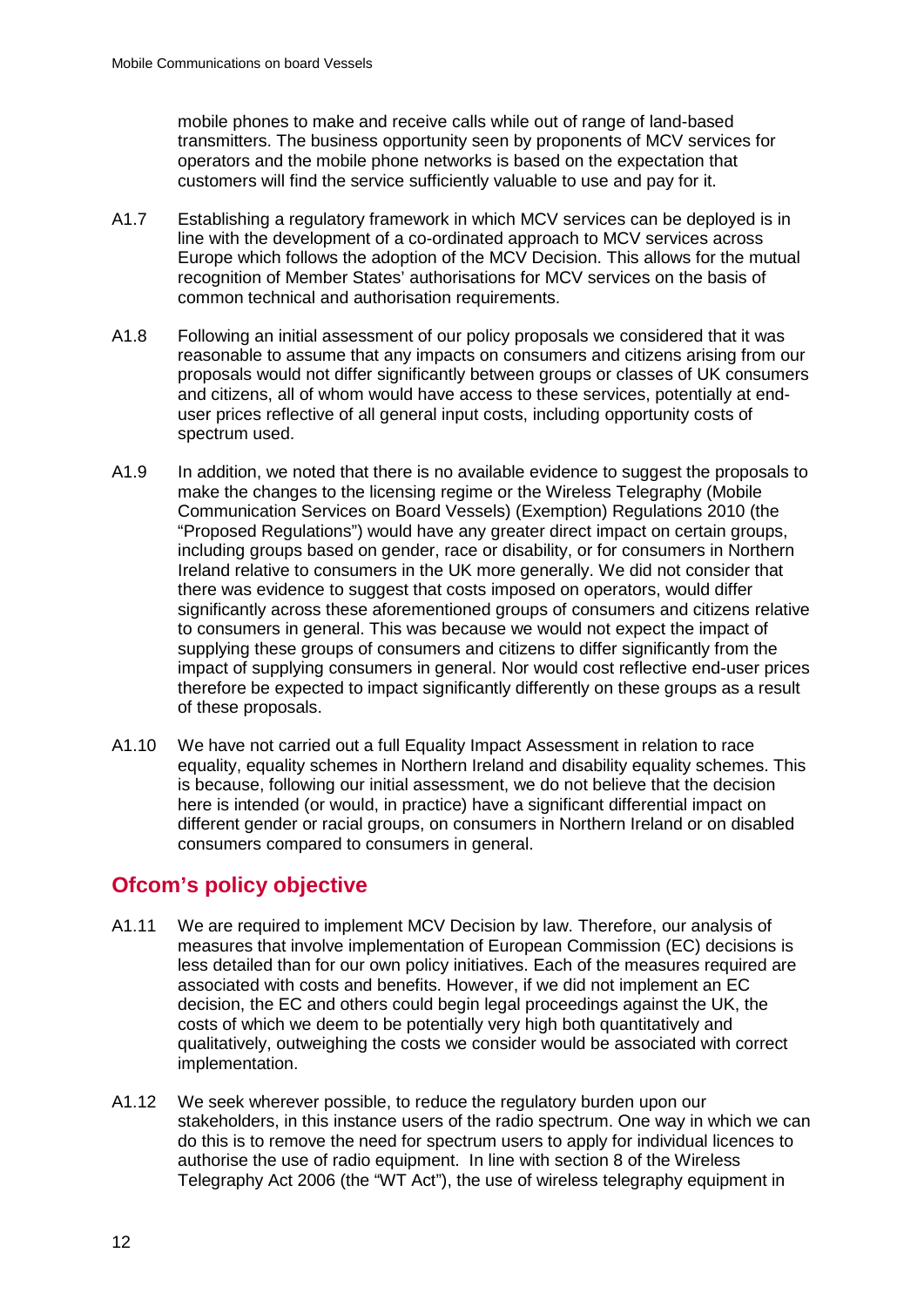the UK and Crown Dependencies is authorised either by a WT Act licence or by exemption from the need to hold such a licence. Under section 8(4) of the WT Act we must exempt equipment if it is unlikely to cause undue interference. Exemption is realised by describing the details of equipment and the parameters under which it may be used in a Statutory Instrument (secondary legislation called Regulations) that exempts users of such equipment from the need to hold a WT Act licence provided they comply with the terms of the Regulations.

## **Implementing the MCV Decision**

- A1.13 Mobile phone use on vessels has not been widely adopted because of concerns about potential interference to land-based systems. At the EU level, the technical work has now been done which sets out the technical criteria that would prevent land-based systems from being interfered with.
- A1.14 European bodies have set out the common technical requirements for MCV services and have developed a set of technical parameters to reduce the risk of possible interference to terrestrial network. We believe that these will be adequate to reduce the risk of harmful interference.
- A1.15 Supporters of MCV services argue that such systems offer additional value to passengers. Their business cases rest on the assumption that passengers will pay for the service. If MCV services are not valued by consumers, they will not be used and few installations will be made. We can therefore rely on the market to determine the degree to which MCV services are rolled out.
- A1.16 EU Member States and the European Commission have now defined the technical and authorisation parameters which will allow MCV services to be installed across Europe. The outcome of this initiative is a mandatory requirement for Member States to make the 900 and 1800 MHz bands available for MCV services. This requirement cannot be disregarded and Member States are expected to authorise MCV services by 12 March 2011. Further, if the UK did not participate in this approach, it might be argued that UK businesses and consumers would be disadvantaged in not having access to these innovative services.
- A1.17 In light of the MCV Decision, we believe that the authorisation of MCV services should be based on the common EU regulatory framework.
- A1.18 To provide MCV services, the following apparatus is required:
	- 1.18.1 A vessel Base Station (vessel-BS). This is a mobile pico-cell located on a vessel and supporting GSM services on the 900MHz and/or 1800 MHz bands.
	- 1.18.2 A mobile terminal.

### **Vessel-BS**

#### Options considered

A1.19 In looking to authorise the use of vessel-BS we considered the following options:

- Licence a network operator:
- Make the installation and use of the base station licence-exempt;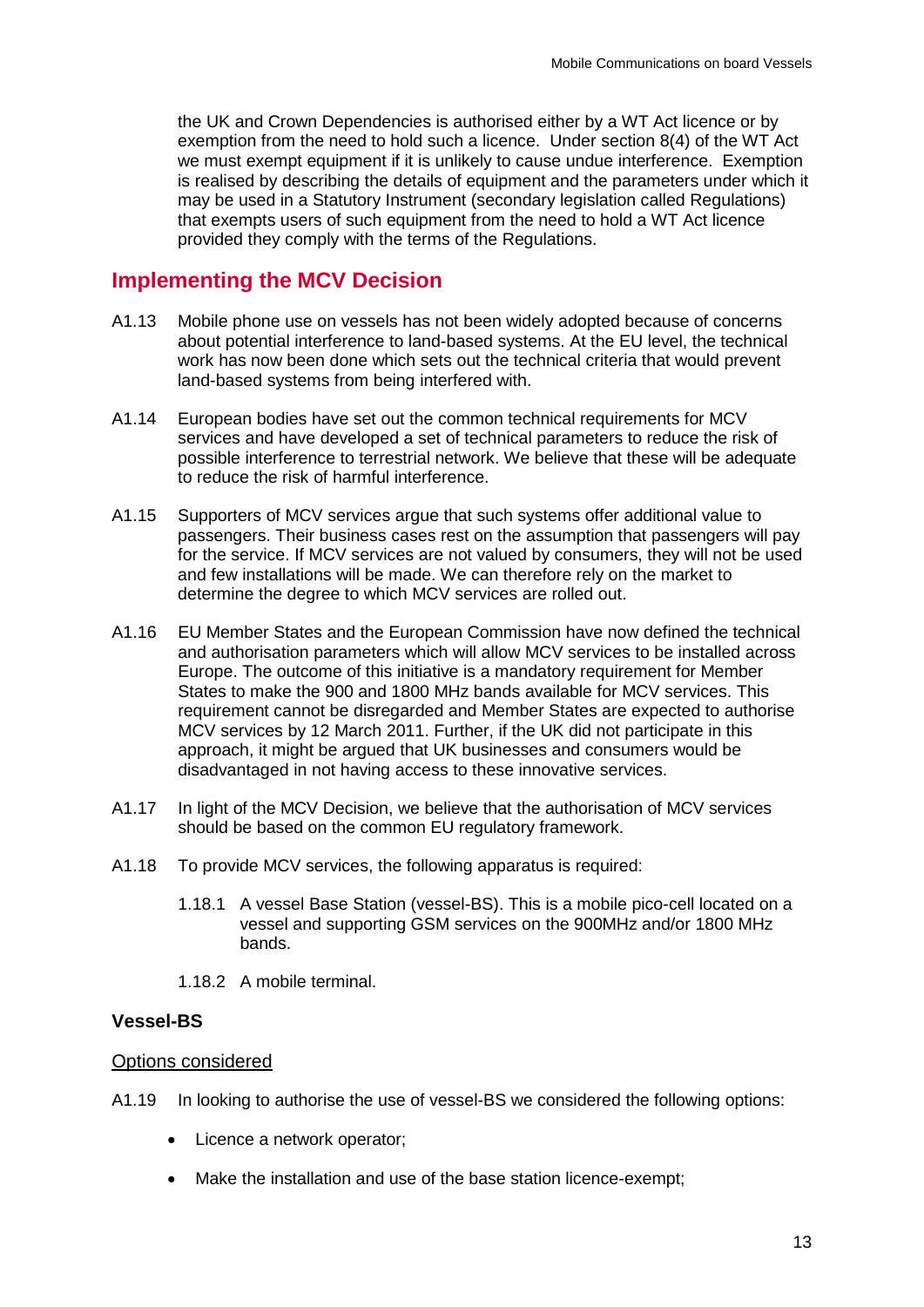- Authorise the installation and use of the base station by varying the existing ship radio licence; or
- Do nothing.

### Analysis of the different options

### *Licensing the network operator*

- A1.20 This option would enable us to authorise a network operator to install equipment on board a vessel. This would enable the operator to deploy such services and would therefore comply with the MCV Decision.
- A1.21 Businesses would face administrative costs associated with applying for the licence and annual renewal. In addition we would incur additional costs in setting up a licensing system and handling licensing transactions.
- A1.22 The Radio Regulations ("RRs") and the WT Act both vest ultimate authority for radio apparatus on a vessel in the ship's Master. To license a network operator would blur this authority and may lead to breaches of the MCV Decision, over which the Master had no control.

### *Licence exemption*

- A1.23 This option would require us to make regulations that would exempt the vessel-BS from the need to hold a WT Act licence. Operators would be free to install vessel-BS equipment on vessels without the need to apply for or amend an existing licence.
- A1.24 There are one-off administrative costs associated with making a Statutory Instrument. We consider the implementation costs to be low, both in absolute terms and in comparison to licensing alternatives that might require an auction or the maintenance of an annually renewable licence scheme if licences are awarded on a first come first served basis.
- A1.25 Costs to business are likely to be lower under a licence-exemption approach than the alternative of a licensed approach, since licence-exemption represents the least cost regulatory approach to the authorisation of spectrum use. For example if use of spectrum is authorised through a WT Act licence, businesses face administrative costs associated with applying for the licence and annual renewal.
- A1.26 However by doing this it would weaken the Master's ability to control what was used on his vessel. The RRs also require a vessel to have a licence for all of its radio apparatus. If a UK ship radio station were to be inspected overseas, the surveyors would expect to see on the licence all of the radio apparatus installed on the vessel. As the equipment would be exempt from licensing it would not be on the licence causing a breach of the RRs.

### *License as part of the ship's existing licence*

A1.27 We would authorise the vessel-BS as part of the ship's existing radio licence. We already have a formal Notice of Variation (NoV), which we issue on request, to vary the licence to authorise the installation and use of GSM base stations on vessels. Varying a licence in this manner is provided for by Schedule 1 of the WT Act.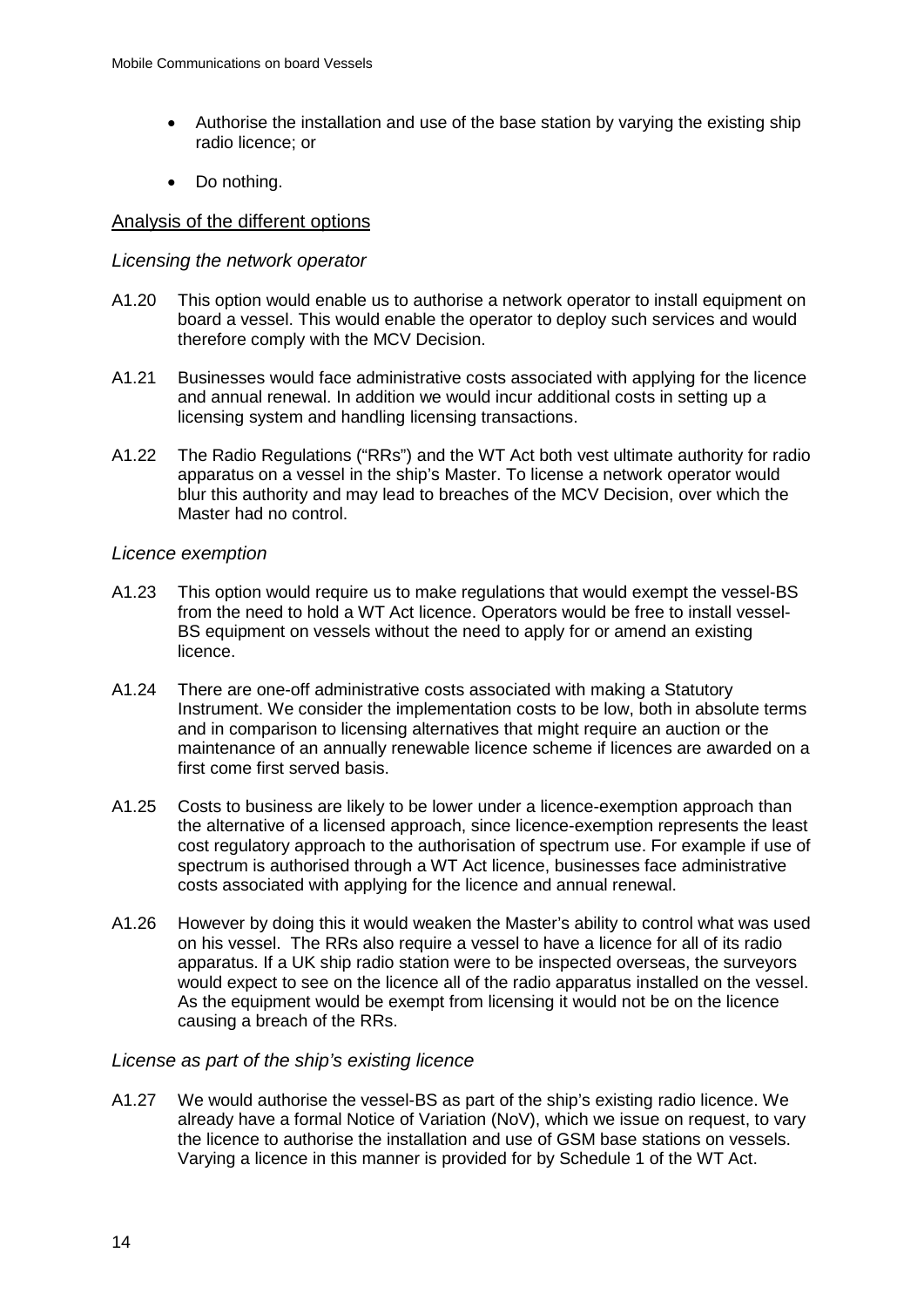- A1.28 It would be easy for us to adapt this NoV to accommodate the MCV Decision, while noting that some vessels will not be sailing anywhere near the waters of EU Member States. As we already have a licensing process set up we do not expect that the additional costs of modifying this to be significant.
- A1.29 There would be a slight administrative cost to businesses associated with requesting the NoV. We do not charge a fee for this nor does the cost of the licence increase, therefore we believe that any costs associated with the initial request would be minor.
- A1.30 Authorising the vessel-BS by amending the ship radio licence would mean that the Master retains control of the radio apparatus used on his vessel and for which he is ultimately answerable. The NoV, taken with the ship's radio licence would show a vessel-BS as part of the equipment installed on the vessel thus providing documentation for any foreign surveyors. This would be fully compliant with the MCV Decision and RRs.

### *Do nothing*

- A1.31 We could choose not to authorise the use of vessel-BS as outlined by the MCV Decision.
- A1.32 By doing nothing, we would have been in breach of our European obligations and the UK could be open to infraction proceedings initiated by the EC.

### The preferred option

A1.33 Based on the analysis of the options above, we propose to authorise the use of vessel-BS by amending the ship radio licence of each vessel that carries this equipment. We believe that this approach enables the Master to control the use of the MCV base station and to issue instructions to limit its use or turn it off. Vessel operators will therefore need to apply to Ofcom for a variation of their ship radio licence. We adopted this approach for the corresponding equipment on board aircraft<sup>[14](#page-16-0)</sup>. A copy of the proposed NoV can be found in Annex 7.

### **Mobile terminals**

### Options considered

- A1.34 In looking to authorise the use of mobile terminals connecting to MCV services we considered the following options:
	- Make the use of the mobile terminals licence-exempt;
	- Authorise the use of the mobile terminals by issuing a licence; or
	- Do nothing.

<span id="page-16-0"></span> <sup>14</sup> <http://stakeholders.ofcom.org.uk/binaries/consultations/mca/statement/mca.pdf>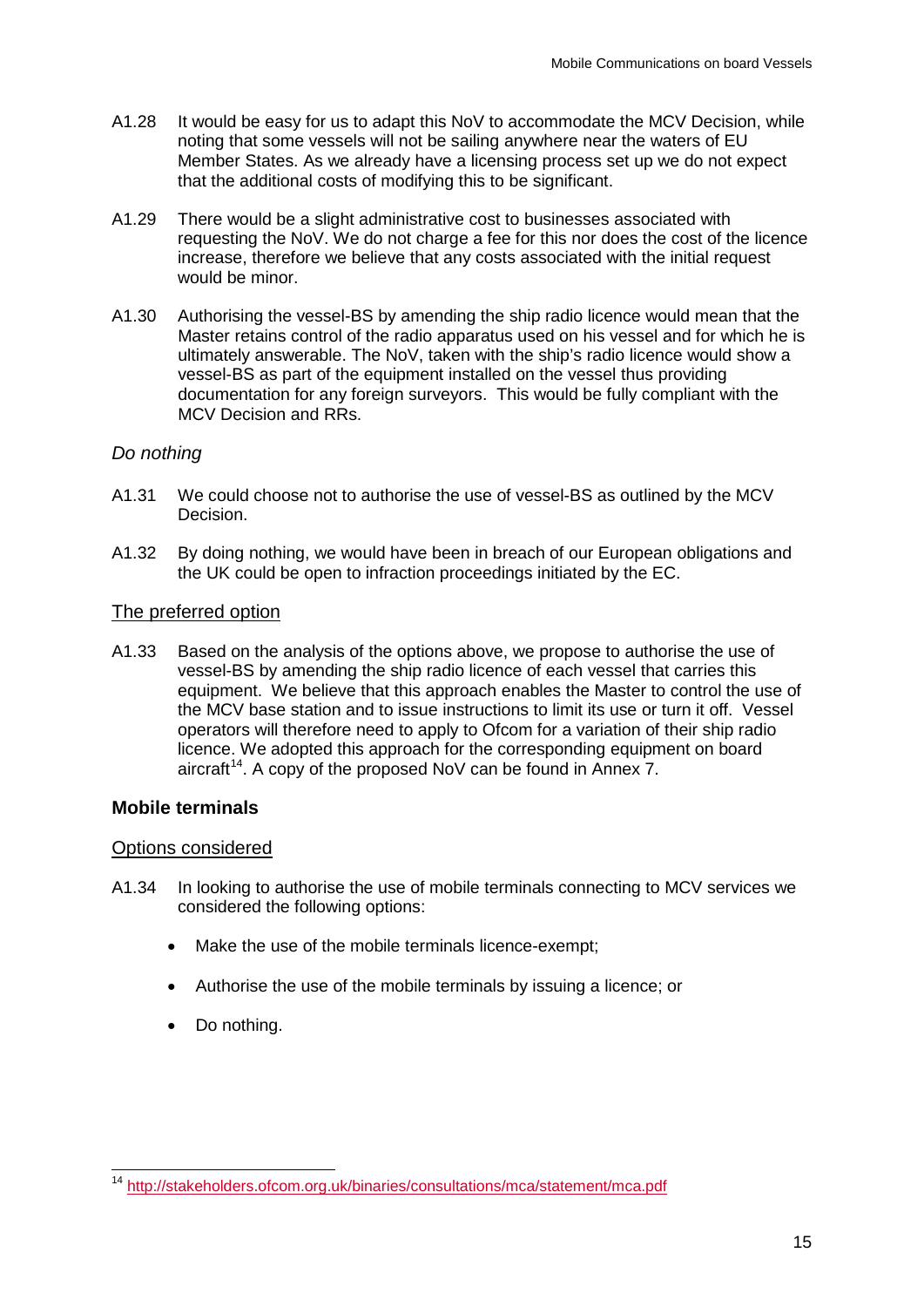### Analysis of the different options

#### *Licence exemption*

- A1.35 Mobile terminals are already licence exempt when connected to terrestrial networks. As the MCV service effectively replicates the operation of a terrestrial base station but on a ship most consumers would not be aware of the regulations. It would therefore be sensible to extend the current authorisation regime. Consumers could use their existing terminal without any additional requirements in order to access the MCV service enable easy access to the network making enforcement of a licensing regime difficult.
- A1.36 There are one-off administrative costs associated with making a Statutory Instrument. We consider the implementation costs to be low, both in absolute terms and in comparison to licensing alternatives that might require an auction or the maintenance of an annually renewable licence scheme if licences are awarded on a first come first served basis. Consumers and businesses would not incur a charge to access such as system. In addition it supports of our objectives of deregulation and administrative simplification when we exempt radio equipment.

### *Licence mobile terminal*

- A1.37 This proposal would require the owner of the mobile terminal to hold a licence before they connect to a MCV service.
- A1.38 Due to the number of licences that we would probably need to issue, the costs of administrating such a system would be passed onto consumers and businesses. As there exists no suitable licensing product, there would be a regulatory burden onus as the regulator to develop, implement and run a licensing regime. This additional cost and administrative burden would almost certainly deter users from utilising such a service which would go against the aims of the MCV Decision.
- A1.39 As there is no requirement on mobile terminal users to hold a WT Act licence when using it terrestrially, to require a licence when using the same equipment on board a ship would be disproportionate. In addition, due to the volume of equipment it would be impractical and unfeasible to issue individual licences. Any such requirement would be almost impossible to enforce by Ofcom or the ship's Master.

### *Do nothing*

- A1.40 We could choose not to authorise the use of mobile terminals for MCV services as outlined by the MCV Decision.
- A1.41 By doing nothing, we would have been in breach of our European obligations and the UK could be open to infraction proceedings initiated by the EC.

#### The preferred option

A1.42 The preferred option is to make a Statutory Instrument to licence-exempt to use of mobile terminals when connecting to MCV services. The benefit of this option are that we remain compliant with our statutory obligations. For this reason it would be more effective and straightforward for terminals connecting to a MCV service to follow the same authorisations regime as when connecting to terrestrial systems.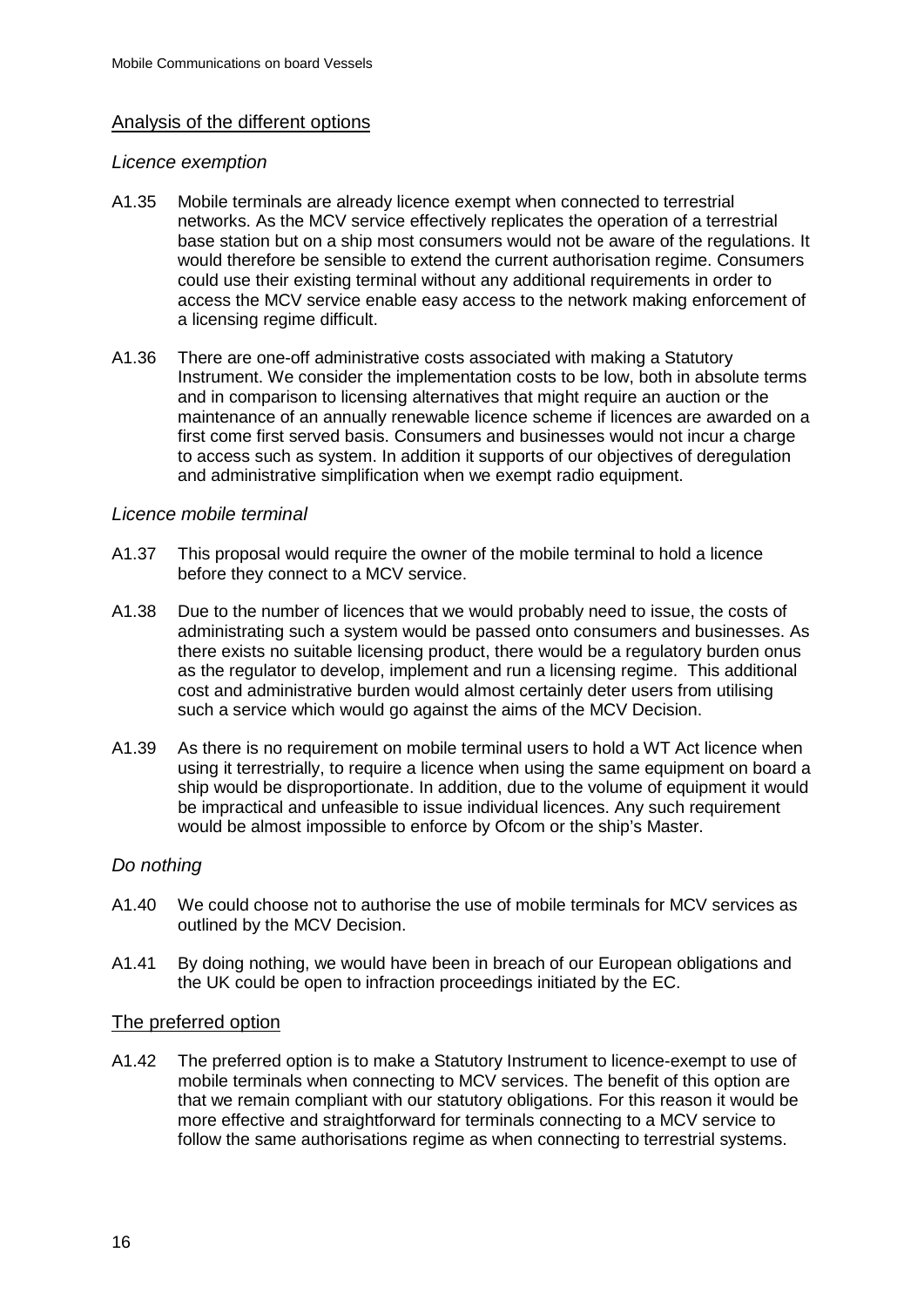## **Conclusion**

A1.43 We consider that the mobile terminal should be licence-exempt and treated the same way as when connecting to a terrestrial network.

*Question 4) Do you have any comments on the impact assessment carried out to authorise the use of MCV services?*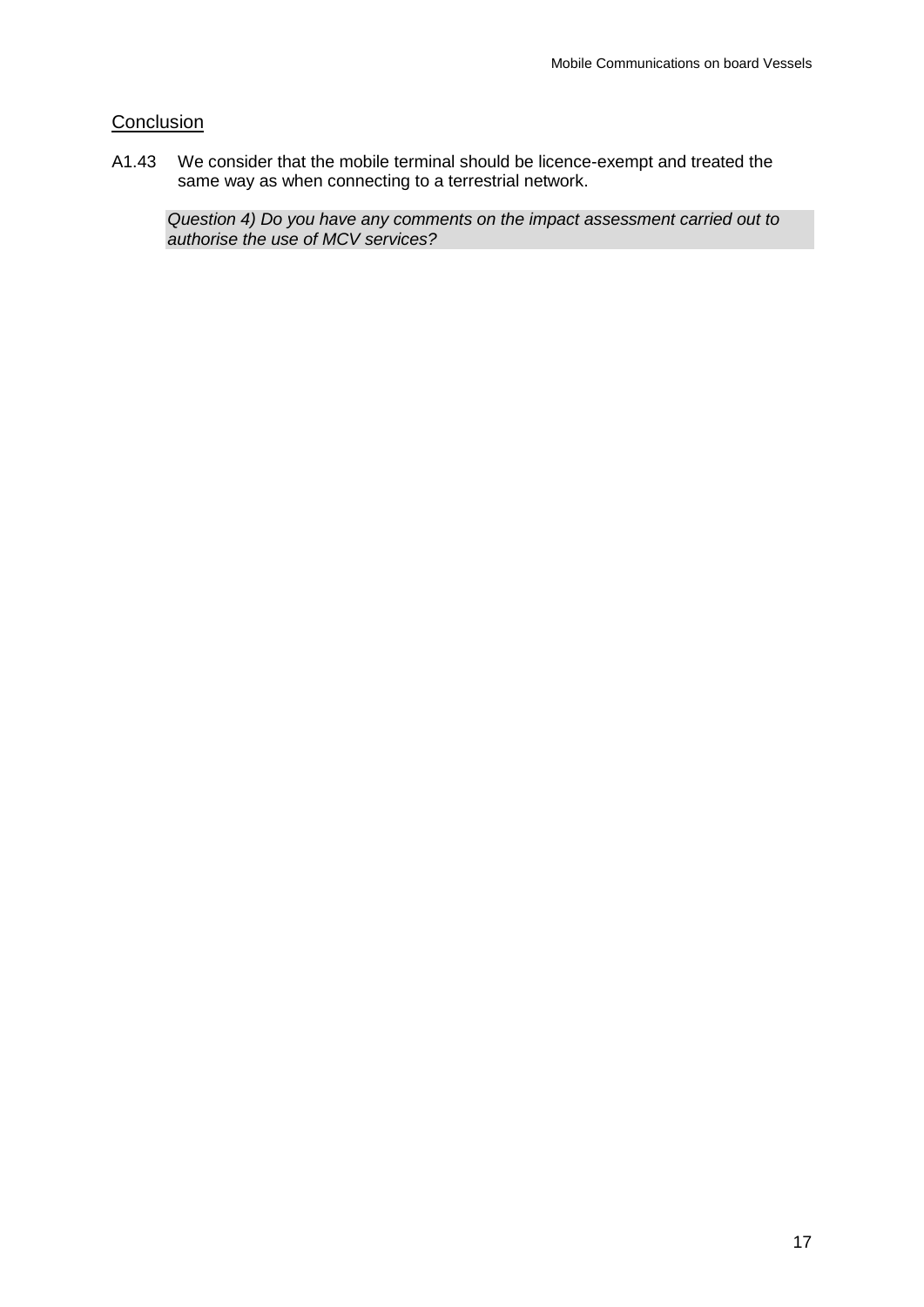# <span id="page-19-0"></span>**Responding to this consultation**

# **How to respond**

- A2.1 We invite written views and comments on the issues raised in this document, to be made **by 5pm on 22 December 2010**.
- A2.2 We strongly prefer to receive responses using the online web form a[thttp://stakeholders.ofcom.org.uk/consultations/notice-wireless-telegraphy-2010/,](http://stakeholders.ofcom.org.uk/consultations/notice-wireless-telegraphy-2010/) as this helps us to process the responses quickly and efficiently. We would also be grateful if you could assist us by completing a response cover sheet (see Annex 4), to indicate whether or not there are confidentiality issues. This response coversheet is incorporated into the online web form questionnaire.
- A2.3 For larger consultation responses particularly those with supporting charts, tables or other data – please email [licence.exemption@ofcom.org.uk](mailto:email%20licence.exemption@ofcom.org.uk) attaching your response in Microsoft Word format, together with a consultation response coversheet.
- A2.4 Responses may alternatively be posted or faxed to the address below, marked with the title of the consultation.

Paul Chapman Floor 3 Spectrum Policy Group Riverside House 2A Southwark Bridge Road London SE1 9HA

Fax: 020 7981 3921

- A2.5 Note that we do not need a hard copy in addition to an electronic version. Ofcom will acknowledge receipt of responses if they are submitted using the online web form but not otherwise.
- A2.6 It would be helpful if your response could include direct answers to the questions asked in this document, which are listed together in annex 3. It would also help if you can explain why you hold your views and how our proposals would impact on you.

# **Further information**

A2.7 If you want to discuss the issues and questions raised in this consultation, or need advice on the appropriate form of response, please contact Paul Chapman on 020 7981 3069.

# **Confidentiality**

A2.8 We believe it is important for everyone interested in an issue to see the views expressed by consultation respondents. We will therefore usually publish all responses on our website, [www.ofcom.org.uk,](http://www.ofcom.org.uk/) ideally on receipt. If you think your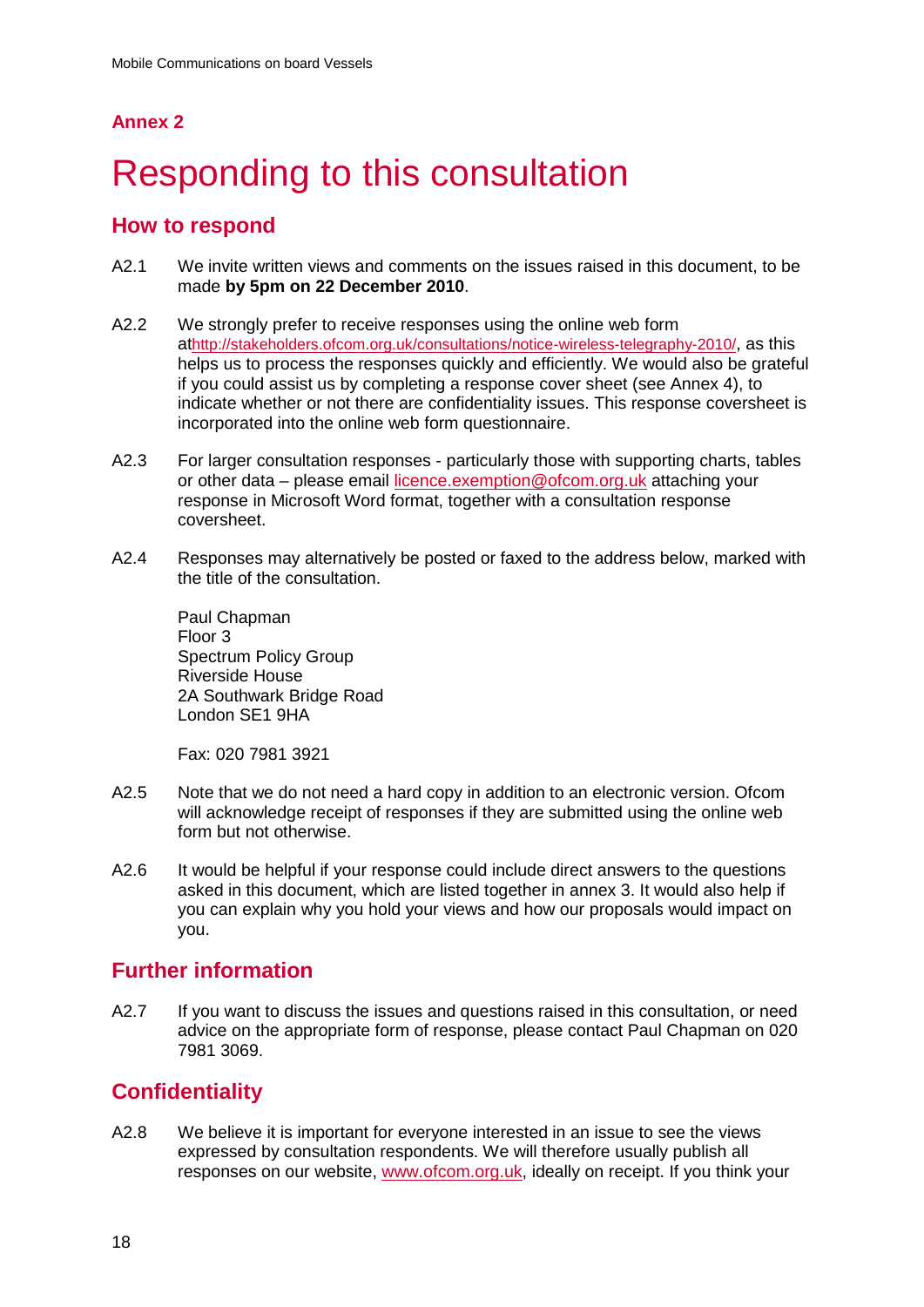response should be kept confidential, can you please specify what part or whether all of your response should be kept confidential, and specify why. Please also place such parts in a separate annex.

- A2.9 If someone asks us to keep part or all of a response confidential, we will treat this request seriously and will try to respect this. But sometimes we will need to publish all responses, including those that are marked as confidential, in order to meet legal obligations.
- A2.10 Please also note that copyright and all other intellectual property in responses will be assumed to be licensed to Ofcom to use. Our approach on intellectual property rights is explained further on its website at <http://www.ofcom.org.uk/about/accoun/disclaimer/>

## **Next steps**

- A2.11 Following the end of the consultation period, we intend to publish a statement by March 2011.
- A2.12 Please note that you can register to receive free mail updates alerting you to the publications of relevant Ofcom documents. For more details please see: [http://www.ofcom.org.uk/static/subscribe/select\\_list.htm](http://www.ofcom.org.uk/static/subscribe/select_list.htm)

## **Ofcom's consultation processes**

- A2.13 We seek to ensure that responding to a consultation is easy as possible. For more information please see our consultation principles in Annex 3.
- A2.14 If you have any comments or suggestions on how we conduct our consultations, please call our consultation helpdesk on 020 7981 3003 or e-mail us at [consult@ofcom.org.uk.](mailto:consult@ofcom.org.uk) We would particularly welcome thoughts on how Ofcom could more effectively seek the views of those groups or individuals, such as small businesses or particular types of residential consumers, who are less likely to give their opinions through a formal consultation.
- A2.15 If you would like to discuss these issues or Ofcom's consultation processes more generally you can alternatively contact Vicki Nash, Director Scotland, who is Ofcom's consultation champion:

Vicki Nash **Ofcom** Sutherland House 149 St. Vincent Street Glasgow G2 5NW

Tel: 0141 229 7401 Fax: 0141 229 7433

Email [vicki.nash@ofcom.org.uk](mailto:vicki.nash@ofcom.org.uk)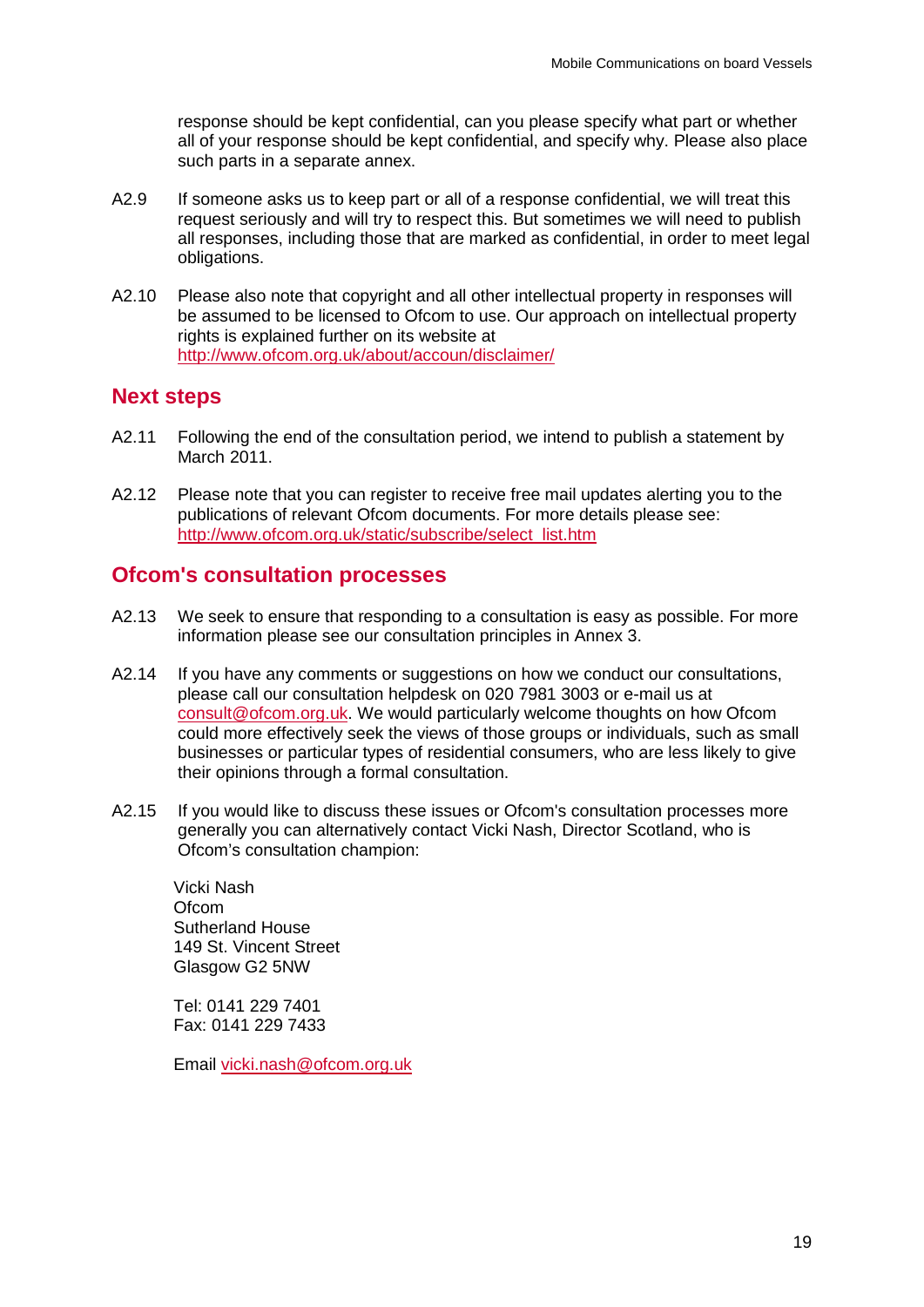# <span id="page-21-0"></span>**Ofcom's consultation principles**

A3.1 Ofcom has published the following seven principles that it will follow for each public written consultation:

# **Before the consultation**

A3.2 Where possible, we will hold informal talks with people and organisations before announcing a big consultation to find out whether we are thinking in the right direction. If we do not have enough time to do this, we will hold an open meeting to explain our proposals shortly after announcing the consultation.

# **During the consultation**

- A3.3 We will be clear about who we are consulting, why, on what questions and for how long.
- A3.4 We will make the consultation document as short and simple as possible with a summary of no more than two pages. We will try to make it as easy as possible to give us a written response. If the consultation is complicated, we may provide a shortened Plain English Guide for smaller organisations or individuals who would otherwise not be able to spare the time to share their views.
- A3.5 We will consult for up to 10 weeks depending on the potential impact of our proposals.
- A3.6 A person within Ofcom will be in charge of making sure we follow our own guidelines and reach out to the largest number of people and organisations interested in the outcome of our decisions. Ofcom's 'Consultation Champion' will also be the main person to contact with views on the way we run our consultations.
- A3.7 If we are not able to follow one of these principles, we will explain why.

# **After the consultation**

A3.8 We think it is important for everyone interested in an issue to see the views of others during a consultation. We would usually publish all the responses we have received on our website. In our statement, we will give reasons for our decisions and will give an account of how the views of those concerned helped shape those decisions.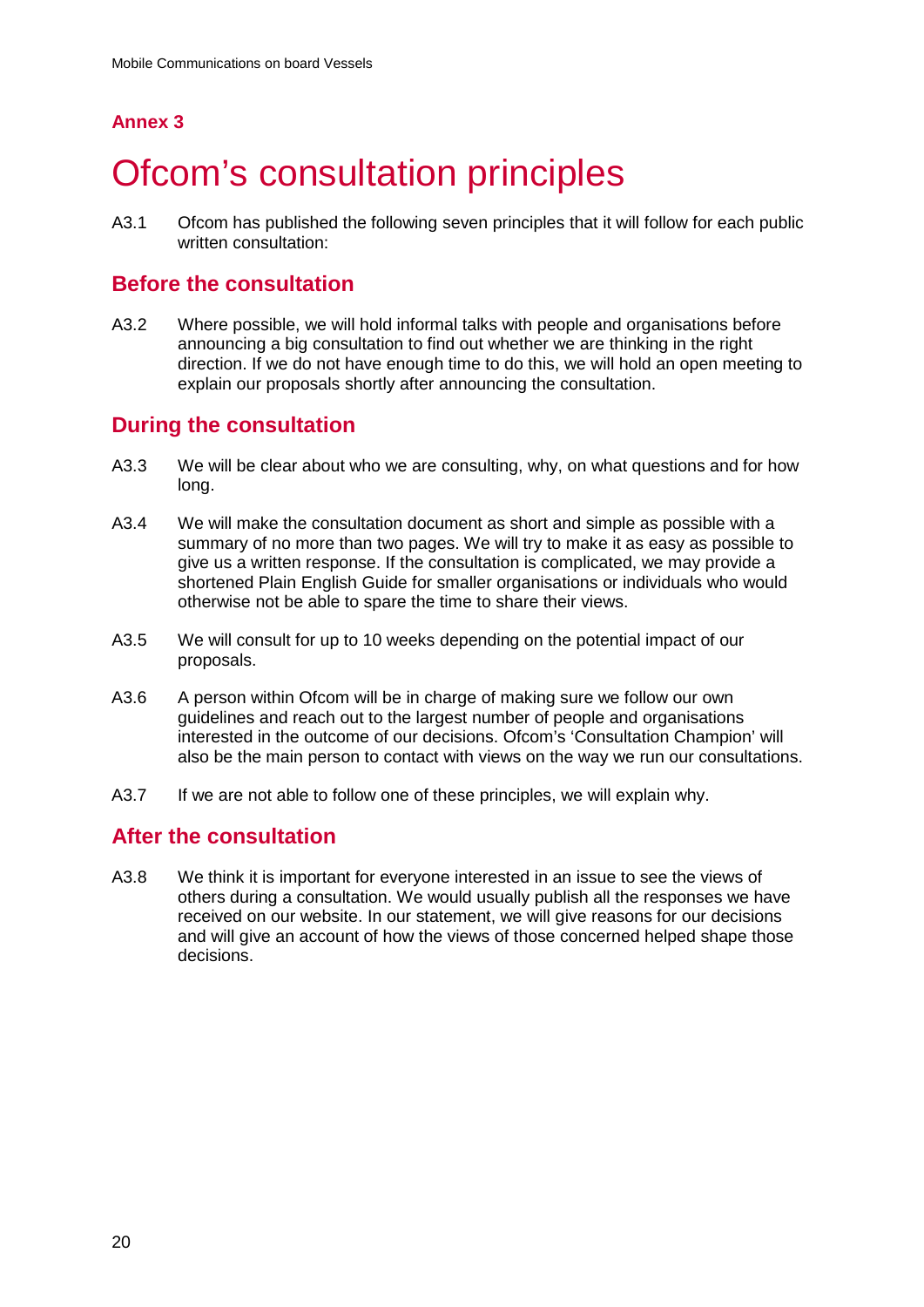# <span id="page-22-0"></span>4 Consultation response cover sheet

- A4.1 In the interests of transparency and good regulatory practice, we will publish all consultation responses in full on our website, [www.ofcom.org.uk.](http://www.ofcom.org.uk/)
- A4.2 We have produced a coversheet for responses (see below) and would be very grateful if you could send one with your response (this is incorporated into the online web form if you respond in this way). This will speed up our processing of responses, and help to maintain confidentiality where appropriate.
- A4.3 The quality of consultation can be enhanced by publishing responses before the consultation period closes. In particular, this can help those individuals and organisations with limited resources or familiarity with the issues to respond in a more informed way. Therefore Ofcom would encourage respondents to complete their coversheet in a way that allows Ofcom to publish their responses upon receipt, rather than waiting until the consultation period has ended.
- A4.4 We strongly prefer to receive responses via the online web form which incorporates the coversheet. If you are responding via email, post or fax you can download an electronic copy of this coversheet in Word or RTF format from the 'Consultations' section of our website at [www.ofcom.org.uk/consult/.](http://www.ofcom.org.uk/consult/)
- A4.5 Please put any parts of your response you consider should be kept confidential in a separate annex to your response and include your reasons why this part of your response should not be published. This can include information such as your personal background and experience. If you want your name, address, other contact details, or job title to remain confidential, please provide them in your cover sheet only, so that we don't have to edit your response.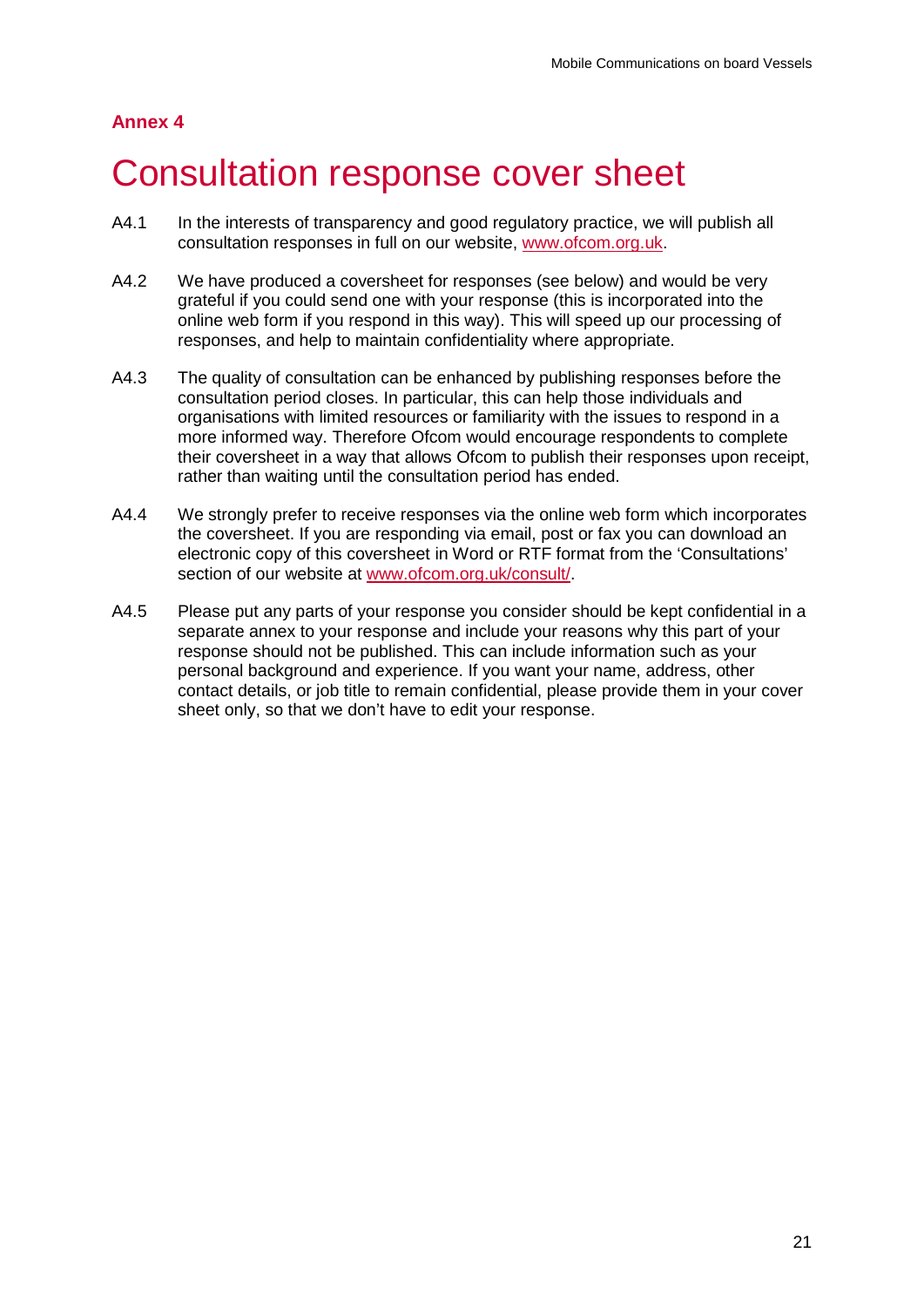# **Cover sheet for response to an Ofcom consultation**

| <b>BASIC DETAILS</b>                                                                                                                                                                                                                                                                                                                                                                                                                                                |  |  |  |  |
|---------------------------------------------------------------------------------------------------------------------------------------------------------------------------------------------------------------------------------------------------------------------------------------------------------------------------------------------------------------------------------------------------------------------------------------------------------------------|--|--|--|--|
| Consultation title:                                                                                                                                                                                                                                                                                                                                                                                                                                                 |  |  |  |  |
| To (Ofcom contact):                                                                                                                                                                                                                                                                                                                                                                                                                                                 |  |  |  |  |
| Name of respondent:                                                                                                                                                                                                                                                                                                                                                                                                                                                 |  |  |  |  |
| Representing (self or organisation/s):                                                                                                                                                                                                                                                                                                                                                                                                                              |  |  |  |  |
| Address (if not received by email):                                                                                                                                                                                                                                                                                                                                                                                                                                 |  |  |  |  |
|                                                                                                                                                                                                                                                                                                                                                                                                                                                                     |  |  |  |  |
| <b>CONFIDENTIALITY</b>                                                                                                                                                                                                                                                                                                                                                                                                                                              |  |  |  |  |
| Please tick below what part of your response you consider is confidential, giving your<br>reasons why                                                                                                                                                                                                                                                                                                                                                               |  |  |  |  |
| Nothing<br>Name/contact details/job title                                                                                                                                                                                                                                                                                                                                                                                                                           |  |  |  |  |
| Whole response<br>Organisation                                                                                                                                                                                                                                                                                                                                                                                                                                      |  |  |  |  |
| Part of the response<br>If there is no separate annex, which parts?                                                                                                                                                                                                                                                                                                                                                                                                 |  |  |  |  |
| If you want part of your response, your name or your organisation not to be published, can<br>Ofcom still publish a reference to the contents of your response (including, for any<br>confidential parts, a general summary that does not disclose the specific information or<br>enable you to be identified)?                                                                                                                                                     |  |  |  |  |
| <b>DECLARATION</b>                                                                                                                                                                                                                                                                                                                                                                                                                                                  |  |  |  |  |
| I confirm that the correspondence supplied with this cover sheet is a formal consultation<br>response that Ofcom can publish. However, in supplying this response, I understand that<br>Ofcom may need to publish all responses, including those which are marked as confidential,<br>in order to meet legal obligations. If I have sent my response by email, Ofcom can disregard<br>any standard e-mail text about not disclosing email contents and attachments. |  |  |  |  |
| Ofcom seeks to publish responses on receipt. If your response is<br>non-confidential (in whole or in part), and you would prefer us to<br>publish your response only once the consultation has ended, please tick here.                                                                                                                                                                                                                                             |  |  |  |  |
| Name<br>Signed (if hard copy)                                                                                                                                                                                                                                                                                                                                                                                                                                       |  |  |  |  |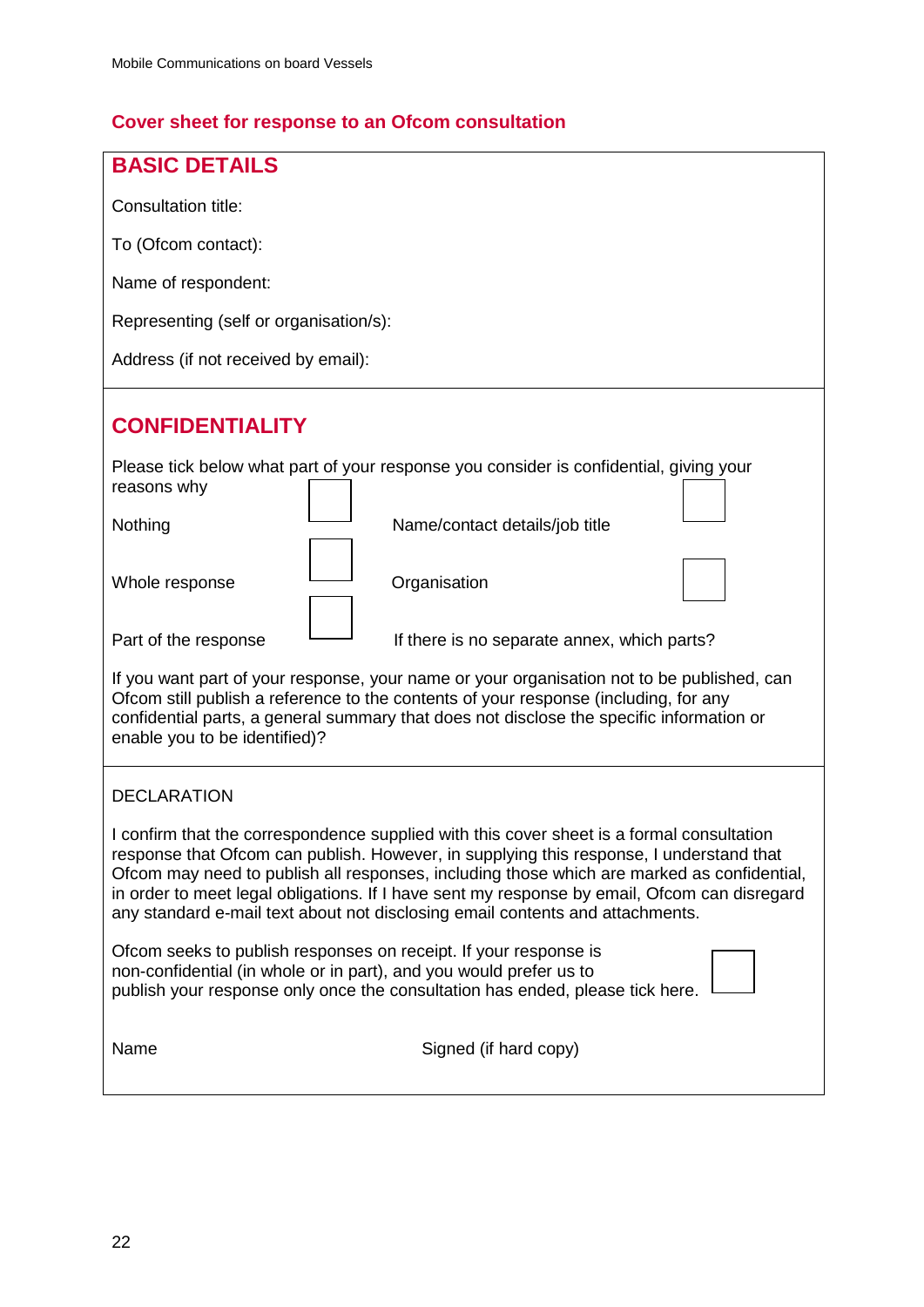# <span id="page-24-0"></span>5 Consultation questions

## **Implementing the MCV Decision**

A5.1 A summary of the consultation questions is outlined below.

*Question 1) Do you agree with our proposal to license the vessel-BS by varying the ship radio licence? Do you agree that the Notice of Variation (NOV) in Annex 7 is suitable?*

*Question 2) Do you agree with our proposal to licence-exempt mobile terminals when connecting to an MCV base station?*

*Question 3) Do you agree that our draft regulations implement the mobile terminal licence-exemption as per our proposals?*

*Question 4) Do you have any comments on the impact assessment carried out to authorise the use of MCV services?*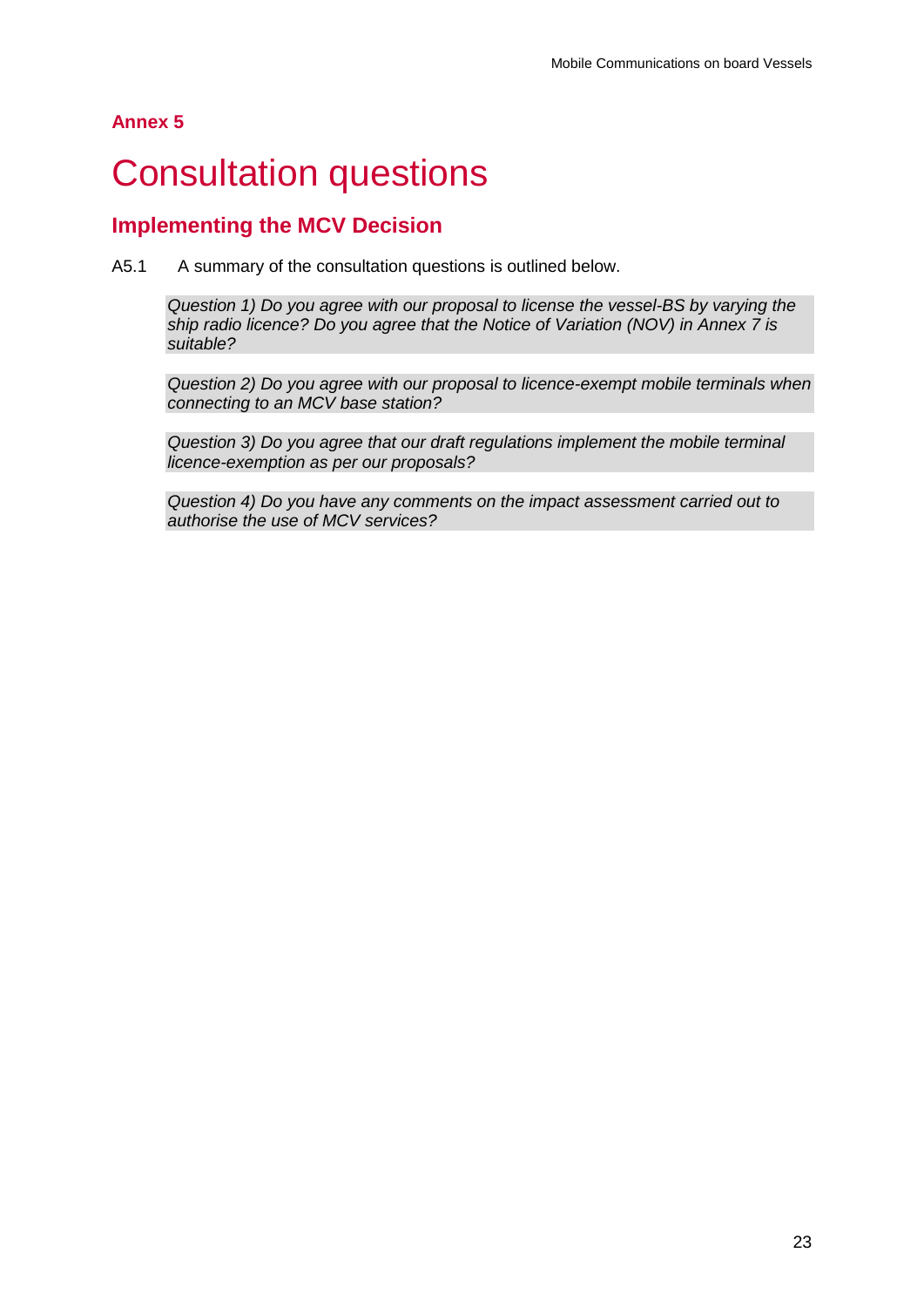# <span id="page-25-0"></span>**EC Decision**

L 72/38  $-{\rm EN}$  Official Journal of the European Union

20.3.2010

### **DECISIONS**

#### **COMMISSION DECISION**

#### of 19 March 2010

#### on harmonised conditions of use of radio spectrum for mobile communication services on board vessels (MCV services) in the European Union

(notified under document C(2010) 1644)

(Text with EEA relevance)

 $(2010/166/EU)$ 

THE EUROPEAN COMMISSION

Having regard to the Treaty on the Functioning of the European Union

Having regard to Decision No 676/2002/EC of the European<br>Parliament and of the Council of 7 March 2002 on a regulatory framework for radio spectrum policy in the European Community (Radio Spectrum Decision) (1), and in particular Article 4(3) thereof,

Whereas:

- The i2010 policy, as the strategic framework for a  $(1)$ European Information Society (?), promotes an open<br>and competitive digital economy in the European Union and emphasises information and communication technologies as a driver of inclusion and quality of life. The development of additional means of communicating could be beneficial for work productivity and for growth in the mobile telephony market.
- $O<sub>1</sub>$ Maritime connectivity applications are used on board Freight and passenger ships sailing within territorial seas<br>and international waters in the European Union and are often pan-European or inter-State in nature. Systems providing mobile communication services on board<br>providing mobile communication services on board<br>vessels (MCV services) aim to complement existing mobile connectivity when operating in those areas of the territorial seas of the European Union Member States, as defined in the United Nations Convention on the Law of the Sea, that are not covered by land-based mobile networks, which are subject to Commission

 $\begin{tabular}{lllllllllll} \textbf{Decision} & 2009/766/EC & of & 16 & October & 2009 & on the harmonicisation & of & the & 900 MHz & and & 1 & 800 MHz & frequency & bands & for & terrestrial systems & capable of \end{tabular}$ requested para-European electronic communications<br>service in the Community (?). A coordinated approach<br>to the regulation of such MCV services should support the objectives of the single market and potentially<br>improve the availability of GSM services within the European Union.

- Harmonisation of the rules on the use of radio spectrum  $(3)$ across the European Union should facilitate the deployment and uptake of MCV services within the European Union, the main aims being to avoid harmful interference towards land-based mobile networks and to prevent connection to systems providing MCV services when connection to land-based mobile networks is possible.
- Pursuant to Article 4(2) of Decision No 676/2002/EC,  $(4)$ the European Commission has given a mandate (4) to the European Conference of Postal and Telecommunications Administrations (hereinafter CEPT) to identify the technical and operational conditions required to ensure the avoidance of harmful interference from GSM systems used on board vessels in the 900 MHz and 1 800 MHz frequency bands in the territorial seas of Member States with the operation of existing land-based mobile networks, also in areas of these territorial seas where services are provided by these networks, and to ensure that land-based mobile terminals are not connected to such a system when it is in use within the territorial seas and that any mobile terminals are not prevented from connecting to land-based networks. This Decision is based on the technical studies undertaken by CEPT under the European Commission mandate, as presented in CEPT Report 28 (°).

(?) OJ I. 274, 20.10.2009, p. 32.

Mandate to the CEPT on mobile communication services on vessels, Ö

8 July 2008 (9) Final report from CEPT to the European Commission in response to the EC Mandate on mobile communication zervices on board vessels (MCV), 1 July 2009.

<sup>(&</sup>lt;sup>1</sup>) OJ L 108, 24.4.2002, p. 1.<br>(<sup>2</sup>) COM(2005) 229 final of 1 June 2005.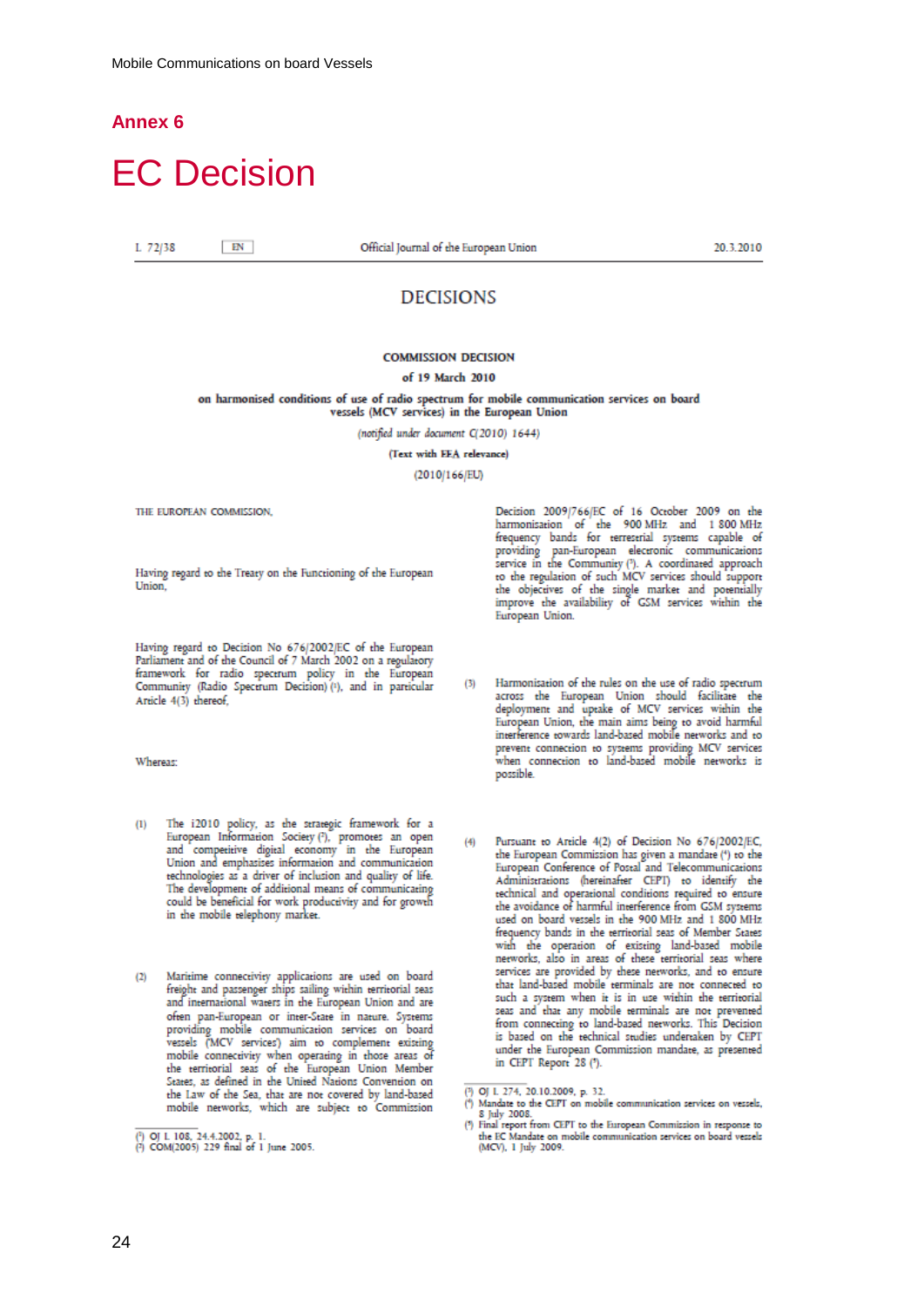20.3.2010  $F_N$  L 72/39

- The system providing MCV services considered in the CEPT Report consists of one or more pico-cell base stations (vessel-BS) on board a vessel, providing access<br>to a GSM core network via a backhaul link, for example via savellite, which uses different parts of spectrum than<br>the 900 MHz and 1800 MHz frequency bands. The vessel-BS of such a system serve roaming GSM mobile terminals carried by ship passengers or crew by providing<br>connectivity in the GSM-900 and/or GSM-1 800 frequency band when the vessel is in international waters or in areas of territorial seas where there is no or insufficient land-based mobile network coverage.
- The CEPT Report concludes that systems providing MCV  $(6)$ services are not to be used closer than two nautical miles (NM) from the baseline of a coastal state. It lists a number of technical and operational conditions for the usage of such systems within territorial seas between 2 and 12 NM from the baseline.
- Equipment for MCV services covered by this Decision  $\sigma$ falls within the scope of Directive 1999/5/EC of the European Parliament and of the Council of 9 March 1999 on radio equipment and telecommunications terminal equipment and the mutual recognition of their conformity<sup>(1)</sup>. Compliance with the pertinent Harmonised Standards for GSM-900 and/or GSM-1 800 referred to in that Directive entails the presumption of conformity with its requirements, hence allowing the placing of such equipment on the market.
- While there are European Telecommunications Standards (8) Institute harmonised standards setting technical<br>requirements to allow GSM equipment conforming to these requirements to be placed on the market, and while such GSM equipment may be used by systems providing MCV services, it is nevertheless necessary to set the specific operational values to be met by systems providing MCV services operating in territorial seas to avoid harmful interference with land-based networks.
- Therefore, the Annex to this Decision contains all the technical and operational requirements listed in the CEPT report. These requirements which are within the ranges of the adaptable parameters of the GSM standards are expected to ensure coexistence between<br>systems providing MCV services and land-based<br>GSM/UMTS networks in the 900 and 1 800 MHz bands, as well as short-range aeronautical radio navigation systems (RSBN systems) operating in the

862-960 MHz band. These requirements include mitigation techniques based on specific operational GSM system parameters, but other means or other mitioation techniques may be used if they provide an equivalent level of protection.

- (10) This Decision cannot be considered to impose obligations on Member States that do not have territorial seas. This is without prejudice to the authorisation of MCV services, which is outside the scope of this Decision, but which may require action by Member States in conformity with EU law in regard to vessels of their nationality.
- Member States should strive to make available, as early as  $(11)$ possible, the entire 900 MHz and 1 800 MHz frequency<br>bands for systems providing MCV services on a noninterference and non-protected basis in their territorial seas in order, for example, to avoid discrimination between rights holders in these bands. However, if national circumstances prevent the entire bands from<br>being made available, Member States may make available a smaller amount of spectrum, but should at least make available 2 MHz of spectrum in the uplink direction and 2 MHz of spectrum in the downlink direction, as such an amount of spectrum is considered the minimum required for the operation of MCV services.
- (12) To ensure that the conditions specified in this Decision continue to be relevant and given the rapid changes in the radio spectrum environment, national administrations should monitor, where possible, the use of the radio spectrum by equipment for MCV services, so as to subject this Decision to active review. Such a review should take into account technological development and verify that the initial assumptions for the operation of MCV services are still relevant.
- (13) The measures provided for in this Decision are in accordance with the opinion of the Radio Spectrum Committee.

HAS ADOPTED THIS DECISION:

#### Article 1

The purpose of this Decision is to harmonise the technical conditions for the availability and efficient use of the<br>900 MHz and 1 800 MHz bands for systems providing mobile communications on board vessels services within territorial seas in the European Union.

 $(1)$  OJ L 91, 7.4.1999, p. 10.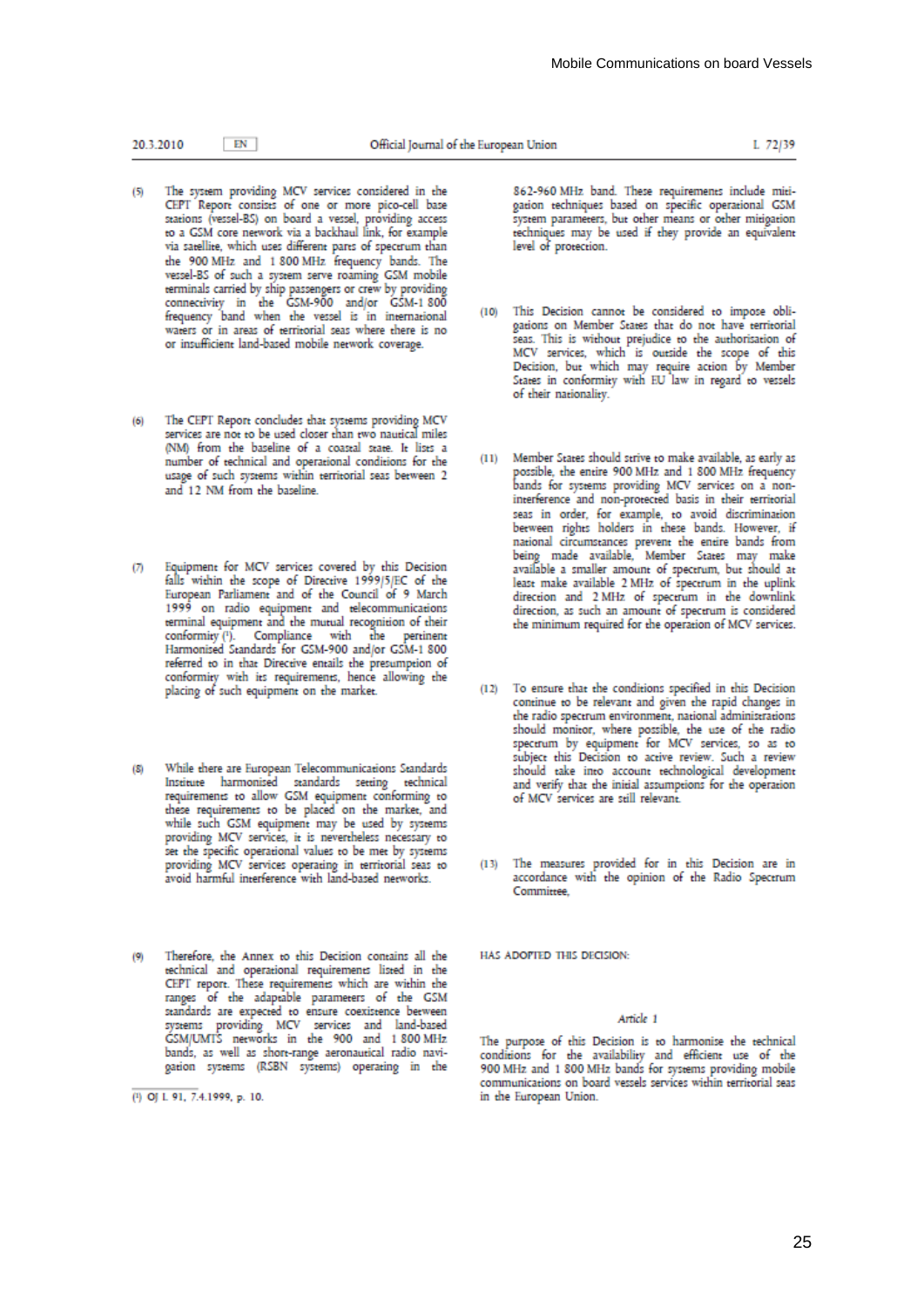EN

#### L 72/40

#### Article 2

For the purposes of this Decision:

- 1. 'mobile communication services on board vessels (MCV services)' means electronic communication services, as<br>defined in Article 2(c) of Directive 2002/21/EC of the European Parliament and of the Council (1), provided by an undertaking to enable persons on board a vessel to communicate via public communication networks using a GSM system without establishing direct connections with land-based mobile networks:
- 2. 'the 900 MHz band' means the 880-915 MHz band for uplink (terminal transmit, base station receive) and 925-960 MHz band for downlink (base station transmit, terminal receive);
- 3. 'the 1 800 MHz band' means the 1 710-1 785 MHz band for uplink (terminal transmit, base station receive) and 1 805-1 880 MHz band for downlink (base station transmit, terminal receivel:
- 4. 'GSM system' means an electronic communications network, that complies with the GSM standards, as published by European Telecommunications Standards Institute, in particular EN 301 502 and EN 301 511;
- 5. 'on a non-interference and non-protected basis' means that no harmful interference may be caused to any radiocommunication service and that no claim may be made for protection of these services against harmful interference originating from other radio-communication services;
- 6. 'territorial sea' is to be understood in the meaning of the United Nations Convention on the Law of the Sea;

7. 'vessel base transceiver station (vessel-BS)' means a mobile pico-cell located on a vessel and supporting GSM services in the 900 MHz and/or 1 800 MHz bands.

#### Article 3

Member States shall, no later than 12 months following the entry into force of this Decision, make available at least 2 MHz of spectrum in the uplink direction and 2 MHz of corresponding paired spectrum in the downlink direction within the<br>900 MHz and/or 1 800 MHz bands for systems providing MCV services on a non-interference and non-protected basis in their territorial seas, and ensure that these systems comply with the conditions set out in the Annex to this Decision.

#### Article 4

Member States shall keep the use of the 900 MHz and<br>1 800 MHz bands by systems providing MCV services in their territorial seas under review, in particular with regard to the continued relevance of all the conditions specified in Article 3 of this Decision and to instances of harmful interference.

#### Article 5

Member States shall submit to the European Commission a report on their findings with regard to the review referred to in Article 4 of this Decision. The European Commission shall, where appropriate, proceed to a review of this Decision.

#### Article 6

This Decision is addressed to the Member States.

Done at Brussels, 19 March 2010.

For the Commission Neelie KROES Vice-President

<sup>(1)</sup> OJ L 108, 24.4.2002, p. 33.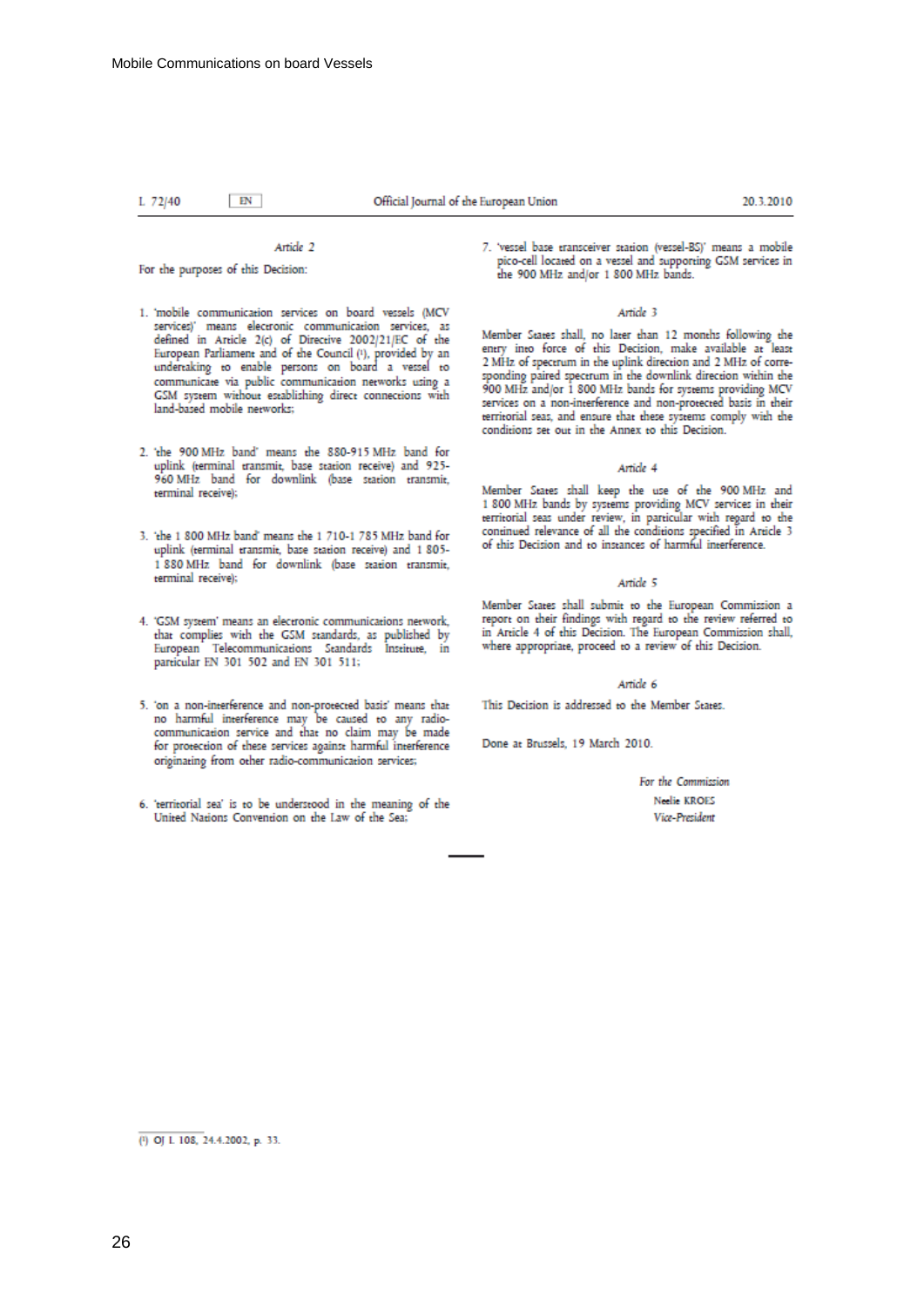#### $EN$ 20.3.2010

#### Official Journal of the European Union

L 72/41

#### **ANNEX**

# Conditions to be met by a system providing MCV services in the territorial seas of the Member States of the<br>European Union, in order to avoid harmful interference to land-based mobile networks

The following conditions shall be met:

1. the system providing MCV services shall not be used closer than 2 nautical miles (<sup>1</sup>) from the baseline, as defined in the United Nations Convention on the Law of the Sea;

2. only indoor vessel-BS antenna(s) shall be used between 2 and 12 nautical miles from the baseline;

3. limits to be set for mobile terminals when used on board vessel and for vessel-BS:

| Parameter                           | Description                                                                                                                                                                                                                                                                                                                                                    |
|-------------------------------------|----------------------------------------------------------------------------------------------------------------------------------------------------------------------------------------------------------------------------------------------------------------------------------------------------------------------------------------------------------------|
| Transmit power/power density        | For mobile terminals used on board vessels and controlled<br>by the vessel-BS in the 900 MHz band, maximum radiated<br>output power:<br>5 dBm                                                                                                                                                                                                                  |
|                                     | For mobile terminals used on board vessels and controlled<br>by the vessel-BS in the 1 800 MHz band, maximum<br>radiated output power:<br>0 <sub>dBm</sub>                                                                                                                                                                                                     |
|                                     | For base stations on board vessels, the maximum power<br>density measured in external areas of the vessel, with<br>reference to a 0 dBi measurement antenna gain:                                                                                                                                                                                              |
|                                     | - 80 dBm/200 kHz                                                                                                                                                                                                                                                                                                                                               |
| Channel access and occupation rules | Techniques to mitigate interference that provide at least<br>equivalent performance to the following mitigation<br>factors based on GSM standards shall be used:                                                                                                                                                                                               |
|                                     | between 2 and 3 nautical miles from the baseline, the<br>receiver sensitivity and the disconnection threshold<br>(ACCMIN (1) and min RXLEV (2) level) of the mobile<br>terminal used on board vessel shall be equal to or<br>higher than -70 dBm/200 kHz and between 3 and<br>12 nautical miles from the baseline equal to or<br>higher than - 75 dBm/200 kHz, |
|                                     | discontinuous transmission (3) shall be activated in the<br>MCV system uplink direction,                                                                                                                                                                                                                                                                       |
|                                     | the timing advance (4) value of the vessel-BS shall be set<br>to the minimum.                                                                                                                                                                                                                                                                                  |

(\*) ACCMIN (RX\_LEV\_ACCESS\_MIN); az dezcribed in CSM standard ETSI TS 144 018.<br>(\*) RXLEV (RXLEV-FULL-SERVING-CELL); az dezcribed in GSM standard ETSI TS 148 008.<br>(\*) Discontinuous transmission, or DTX; as dezcribed in GSM s

 $(1)$  One nautical mile = 1.852 metres.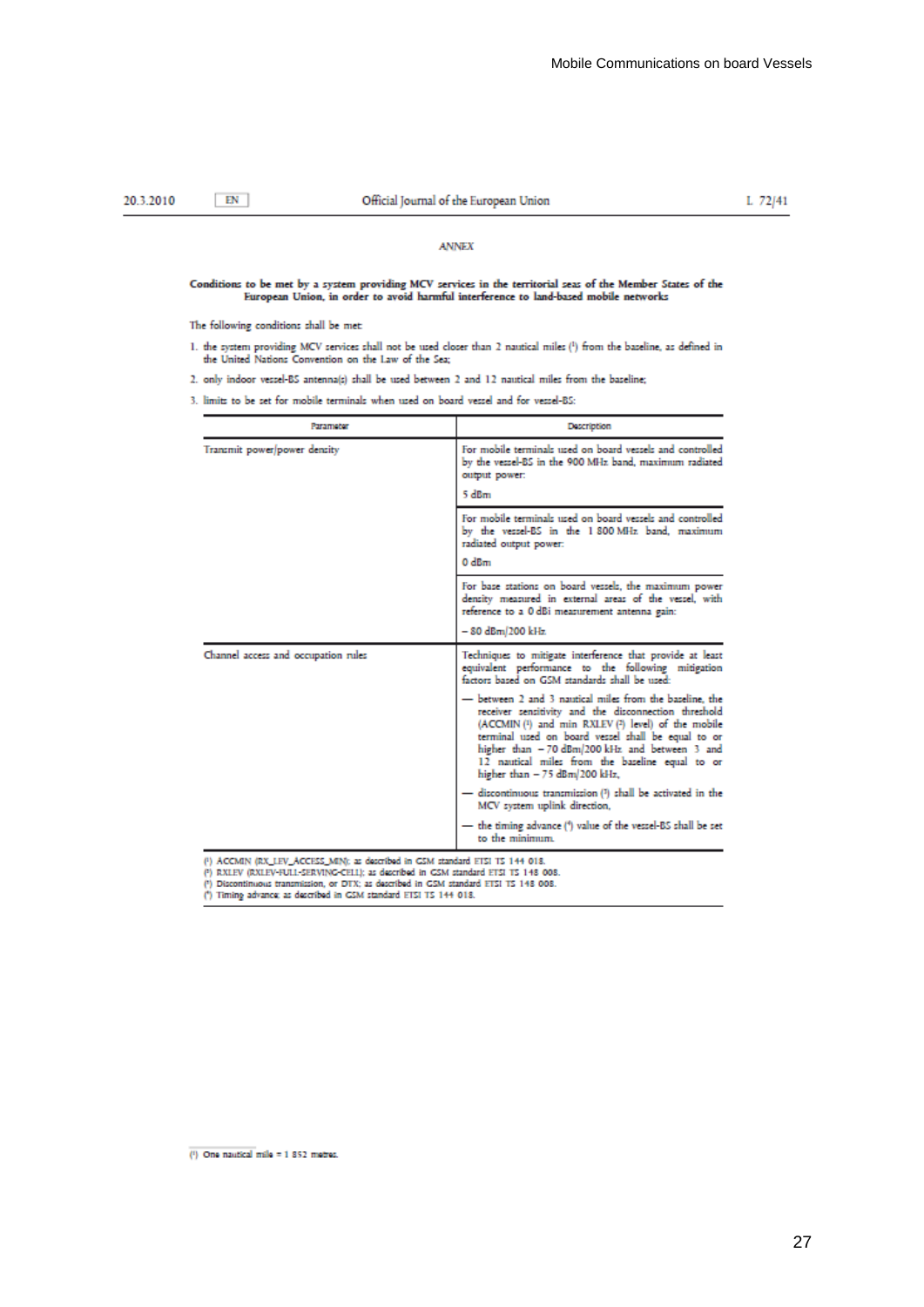

# <span id="page-29-0"></span>**Notice of Variation (NoV)**

#### **WIRELESS TELEGRAPHY ACT 2006 NOTICE OF VARIATION OF A SHIP RADIO LICENCE FOR THE PURPOSE OF THE INSTALLATION AND USE OF A PUBLIC CELLULAR BASE STATION ON BOARD A VESSEL (MOBILE COMMUNICATION SERVICES ON BOARD VESSELS)**

Ofcom, in exercise of the power conferred by Schedule 1, paragraph 6 of the Wireless Telegraphy Act 2006 (as amended) ("the Act"), in accordance with Schedule 1, paragraph 7 of the Act, hereby varies the Ship Radio Licence (the "Licence") granted to:

#### **Name of Licensee or Organisation**

on:

#### **Date of issue of Licence** in respect of the vessel identified below:

| <b>Vessel</b>                              |  |
|--------------------------------------------|--|
| Licence No                                 |  |
| <b>Call Sign</b>                           |  |
| <b>MMSI Nº</b>                             |  |
| Date of issue of this Notice of Variation: |  |

- 1 Terms and expressions defined in the Licence shall have the same meaning herein except where the context requires otherwise or where otherwise stated.
- 2 This Notice of Variation replaces any notice of variation of the Licence for the purpose of the installation and use of a public cellular base station on board a vessel.
- 3 As and from the Date of Issue of this Notice of Variation, the Licence shall be varied so that the following radio equipment, may, in addition to that already set out in the Licence, be established, installed and used on the Vessel subject to the terms set out in the Licence as varied by paragraphs 5 to 7 below:
	- (a) a Vessel Base Transceiver Station (Vessel B-S) used for supporting GSM services in the 900 MHz and/or 1 800 MHz bands.
- 4 The radio equipment described in paragraph 3(a) above shall be read as an integral part of the Licence and the following additional terms shall apply in respect of the establishment, installation and use of this radio equipment.
	- (a) A Vessel B-S shall be operated on a 'non-interference non-protected' basis. That is, that no harmful interference may be caused to any radio communication service and that no claim may be made for protection of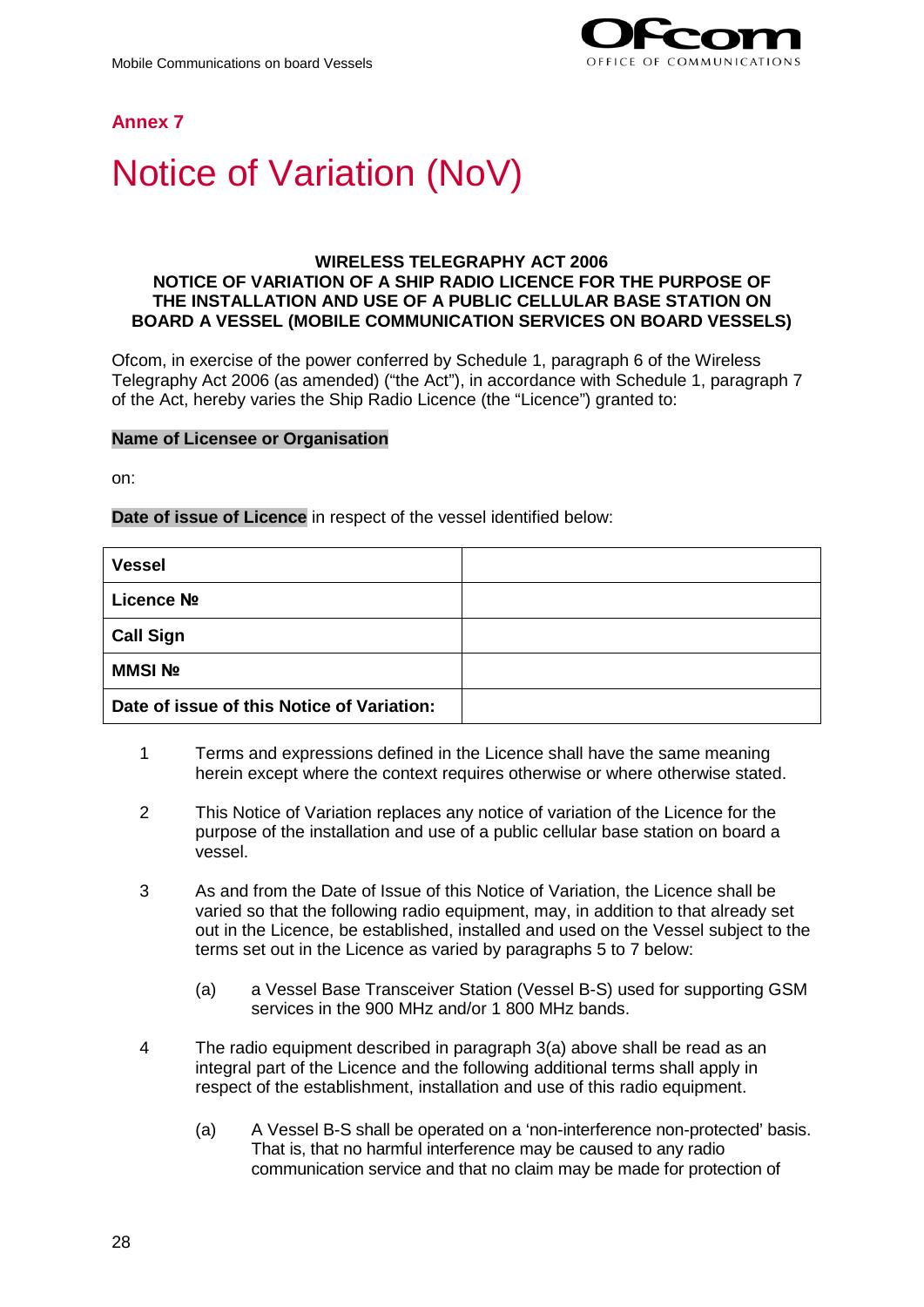these services against harmful interference originating from other radio communication services;

- (b) A Vessel B-S shall not be used closer than two nautical miles from the baseline;
- (c) Only indoor Vessel-BS antenna(s) shall be used between two and twelve nautical miles from the baseline.

| Parameter                             | Description                                                                                                                                                                                                                                                                                                                                                                                                                                                                                                                                                                                                                                                                                                                                                                                                                                      |
|---------------------------------------|--------------------------------------------------------------------------------------------------------------------------------------------------------------------------------------------------------------------------------------------------------------------------------------------------------------------------------------------------------------------------------------------------------------------------------------------------------------------------------------------------------------------------------------------------------------------------------------------------------------------------------------------------------------------------------------------------------------------------------------------------------------------------------------------------------------------------------------------------|
| <b>Transmit Power / Power Density</b> | For base stations on board vessels, the<br>maximum power density measured in<br>external areas of the vessel, with<br>reference to a 0dBi measurement<br>antenna gain:<br>-80 dBm/kHz                                                                                                                                                                                                                                                                                                                                                                                                                                                                                                                                                                                                                                                            |
| Channel access and occupation rules   | Techniques to mitigate interference that<br>provide at least equivalent performance<br>to the following mitigation factors based<br>on GSM standards shall be used:<br>between 2 and 3 nautical miles<br>from the baseline, the receiver<br>sensitivity and the disconnection<br>threshold (ACCMIN <sup>15</sup> and min<br>RXLEV <sup>16)</sup> level) of the mobile<br>terminal used on board vessel<br>shall be equal to or higher than<br>-70 dBm/200 kHz and between 3<br>and 12 nautical miles from the<br>baseline equal to or higher than<br>-75 dBm/200 kHz,<br>discontinuous transmission <sup>17</sup> shall<br>be activated in the mobile<br>communication services on board<br>vessels system uplink direction,<br>the timing advance <sup>18</sup> value of the<br>vessel base transceiver station<br>shall be set to the minimum. |

(d) The following limits apply to any use of the Vessel B-S :

- (e) A Vessel-BS must at all times comply with the technical and operational criteria contained within the UK Interface Requirement 2082 for Mobile Communication Service on board vessels, as varied from time to time;
- (f) Operation of a Vessel-BS within the territorial waters of administrations other than the UK or any other EU Member State is subject to the regulation and authorisation of those administrations.
- 5 In this Notice of Variation to the Licence:

<span id="page-30-1"></span><span id="page-30-0"></span><sup>&</sup>lt;sup>15</sup> ACCMIN (RX\_LEV\_ACCESS\_MIN); as described in GSM standard ETSI TS 144 018<br><sup>16</sup> RXLEV (RXLEV-FULL-SERVING-CELL); as described in GSM standard ETSI TS 148 008<br><sup>17</sup> Discontinuous transmission, or DTX; as described in GSM

<span id="page-30-2"></span>

<span id="page-30-3"></span>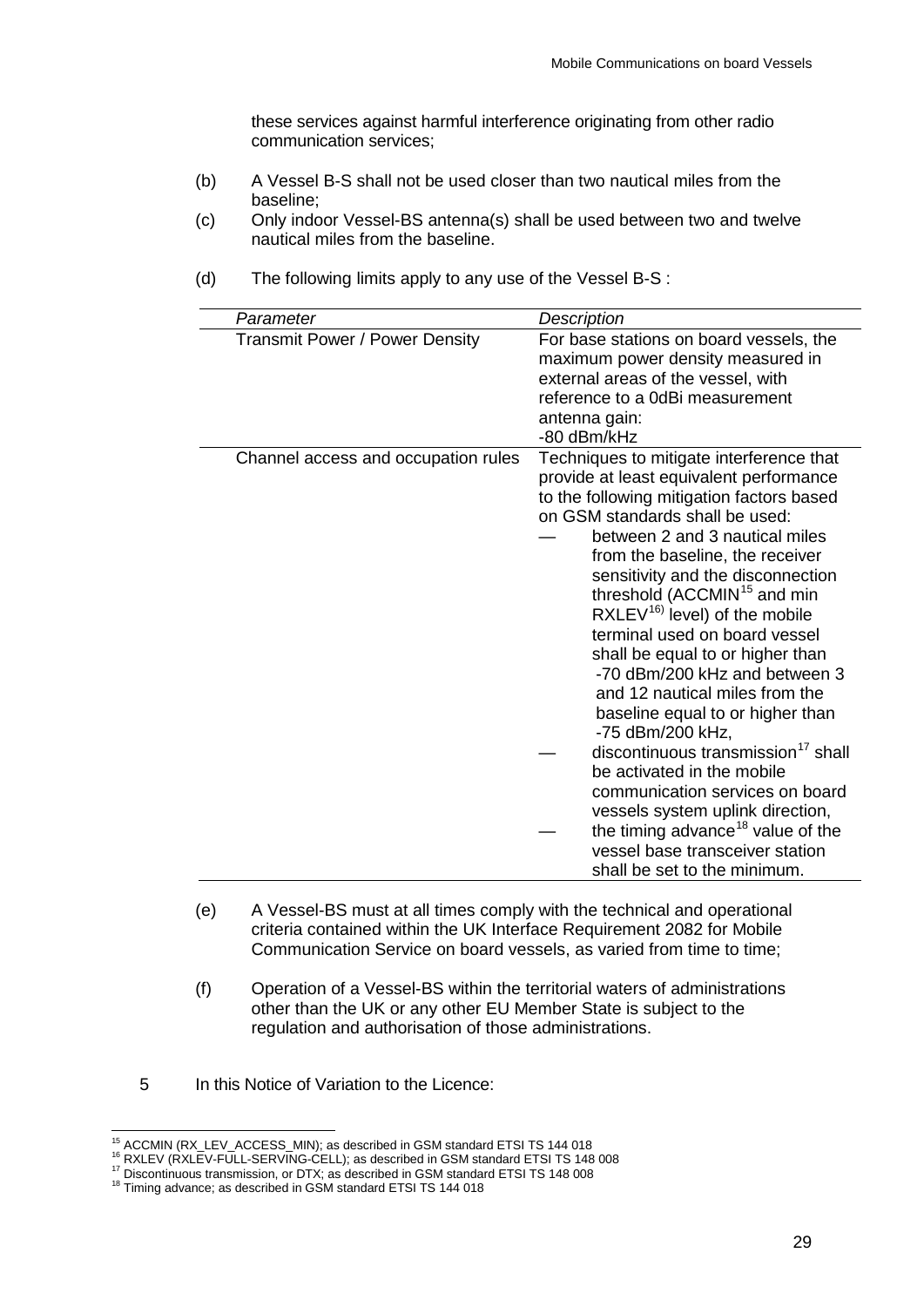- (a) "baseline" is to be understood in the meaning of the Territorial Sea Act  $1987^{19}$ ;
- (b) "the Commission Decision" means Decision 2010/166/EU of the European Commission of 19 March 2010 on harmonised conditions of use of radio spectrum for mobile communication services on board vessels in the European Union<sup>[20](#page-31-1)</sup>:
- (c) "MHz" means megahertz;
- (d) "GSM system" means an electronic communications network, that complies with the GSM standards, as published by European Telecommunications Standards Institute;
- (e) "Mobile Communication Services on Board Vessels (MCV Services)" means electronic communication services, as defined in Article 2(c) of Directive 2002/21/EC of the European Parliament and of the Council<sup>21</sup>, provided by an undertaking to enable persons on board a vessel to communicate via public communication networks using a GSM system without establishing direct connections with land-based mobile networks;
- (f) "Radio Regulations" means the 2008 edition of the Radio Regulations made under Article 13 of the Constitution of the International Telecommunication Union as amended from time to time:
- (g) "Vessel Base Transceiver Station" or "Vessel-BS" means a mobile picocell located on a vessel and supporting GSM services in the 900 MHz and/or 1 800 MHz bands;
- (h) "the 900 MHz band" means the 880-915 MHz band for uplink (terminal transmit, base station receive) and 925- 960 MHz band for downlink (base station transmit, terminal receive);
- (i) "the 1 800 MHz band" means the 1 710-1 785 MHz band for uplink (terminal transmit, base station receive) and 1 805-1 880 MHz band for downlink (base station transmit, terminal receive); and
- (j) all technical terms, unless the contrary intention appears, shall have the meaning assigned to them in the Radio Regulations.
- 6 This Notice of Variation forms part of the Licence and must be attached to the Licence.
- 7 This Notice of Variation shall take immediate effect.

#### **Issued by Ofcom**

<span id="page-31-0"></span><sup>&</sup>lt;sup>19</sup> <http://www.legislation.gov.uk/ukpga/1987/49><br><sup>20</sup> http://eur-lex.europe.eu/LexLriSep/LexLriSe

<http://eur-lex.europa.eu/LexUriServ/LexUriServ.do?uri=OJ:L:2010:072:0038:0041:EN:PDF>

<span id="page-31-2"></span><span id="page-31-1"></span><sup>21</sup> <http://eur-lex.europa.eu/LexUriServ/LexUriServ.do?uri=OJ:L:2002:108:0033:0050:EN:PDF>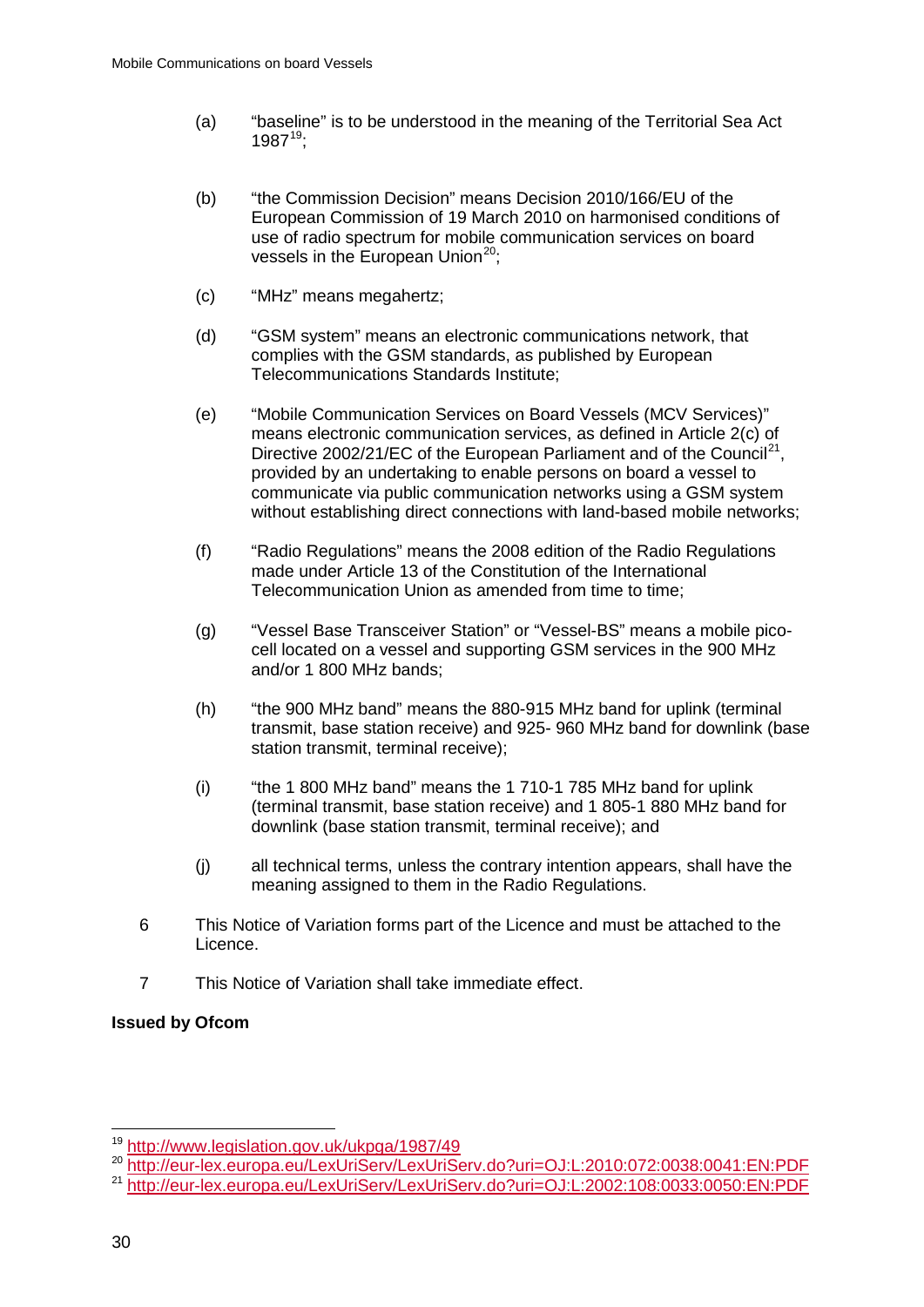#### *Notes for Licensees:*

- 1. This Notice of Variation does not affect the requirement, where necessary, to obtain licences or authorisations under other legislation or from other countries prior to the installation or operation of a Vessel Base Transceiver Station, in particular outside UK territorial waters. The Licensee is encouraged to seek its own independent professional advice in this respect.
- 2. This NoV implements the Commission Decision insofar as it relates to authorising the Vessel Base Transceiver Station.
- 3. Further guidance and information can be obtained from:

Ofcom Licensing Centre Riverside House 2a Southwark Bridge Road London, SE1 9HA

Tel. +44 (0)300 123 1000 or +44 (0)20 7981 3131 Fax. +44 (0)20 7981 3333 [http://www.ofcom.org.uk](http://www.ofcom.org.uk/)

and, in respect of any ship survey and certification requirements:

The Maritime and Coastguard Agency Survey and Certification Spring Place 105 Commercial Road, Southampton SO15 1EG.

Tel: +44 (0) 2380 329100 Fax: +44 (0) 2380 329466 [http://www.mcga.gov.uk](http://www.mcga.gov.uk/)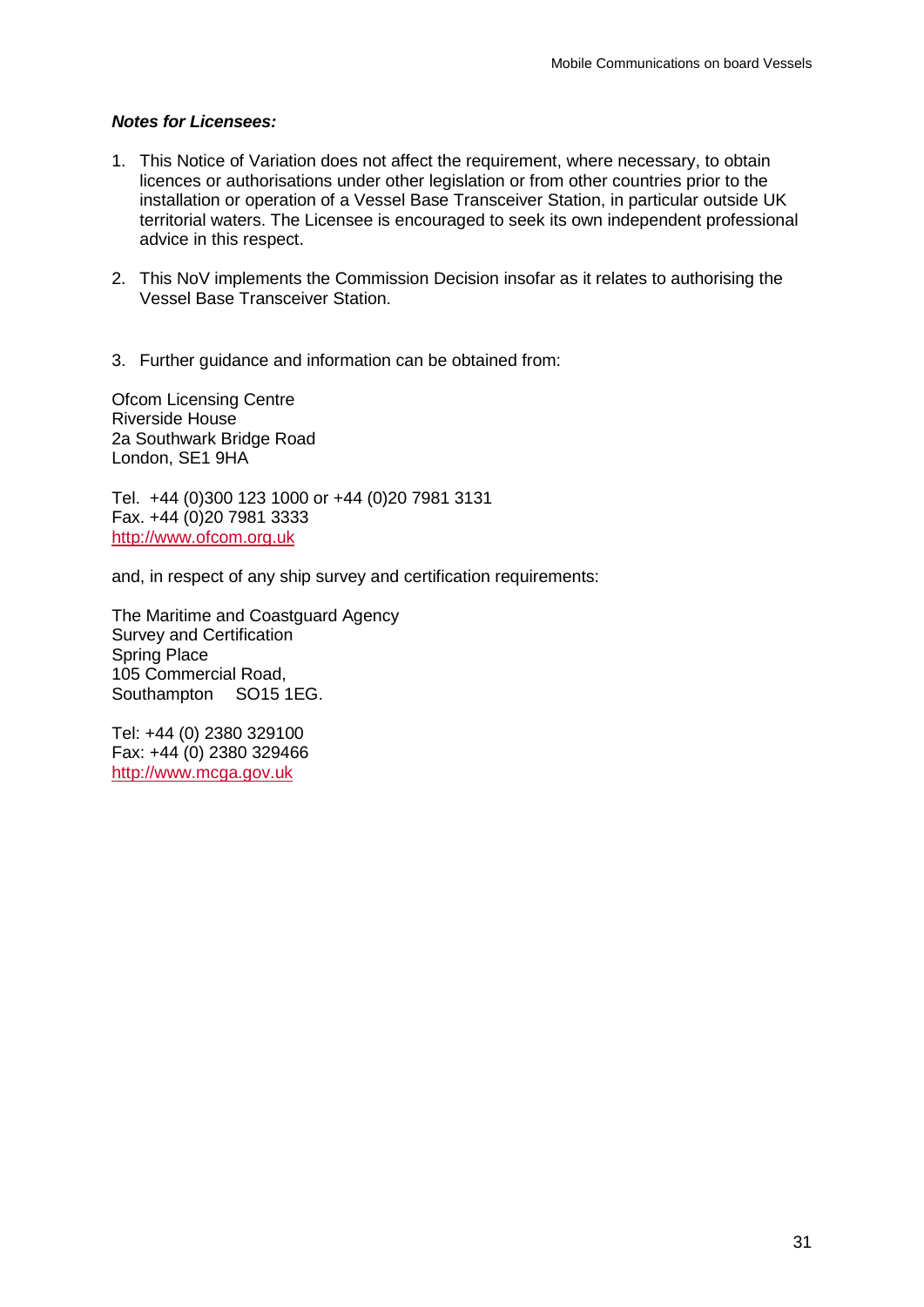# <span id="page-33-0"></span>**Proposed Regulations**

### DRAFT STATUTORY INSTRUMENTS

# **2010 No. [XXX]**

# **ELECTRONIC COMMUNICATIONS**

The Wireless Telegraphy (Mobile Communication Services on Board Vessels) (Exemption) Regulations 2010

| Made                | $\overline{\phantom{a}}$ | $\sim$ $\sim$ | $\overline{\phantom{0}}$ | $\overline{\phantom{0}}$ | *** |
|---------------------|--------------------------|---------------|--------------------------|--------------------------|-----|
| Coming into force - |                          |               |                          | $\overline{\phantom{a}}$ | *** |

The Office of Communications ("OFCOM"), in exercise of the powers conferred by section 8(3) of the Wireless Telegraphy Act 2006 ("the Act")( $^{22}$  $^{22}$  $^{22}$ ), makes the following Regulations.

Before making these Regulations OFCOM have given notice of their proposal to do so in accordance with section  $122(4)(a)$  of the Act, published notice of their proposal in accordance with section  $122(4)(b)$  of the Act and have considered the representations made to them before the time specified in that notice in accordance with section 122(4)(c) of the Act.

#### **Citation, commencement and extent**

**1.** These Regulations may be cited as the Wireless Telegraphy (Mobile Communication Services on Board Vessels) (Exemption) Regulations 2010 and shall come into force on [XXX].

#### **Interpretation**

**2.** In these Regulations—

"apparatus" means wireless telegraphy apparatus;

"dBm" means decibels of power referenced to one milliWatt;

"baseline" is to be understood in the meaning of the Territorial Sea Act  $1987(^{23})$  $1987(^{23})$  $1987(^{23})$ ;

"e.i.r.p." means equivalent isotropic radiated power;

"ETSI" means the European Telecommunications Standards Institute;

"kHz" means kilohertz;

"MHz" means megahertz;

"GSM system" means an electronic communications network, that complies with the GSM standards, as published by European Telecommunications Standards Institute;

<span id="page-33-2"></span><span id="page-33-1"></span>-( 22) 2006 c.36 ( 23) 1987 c.49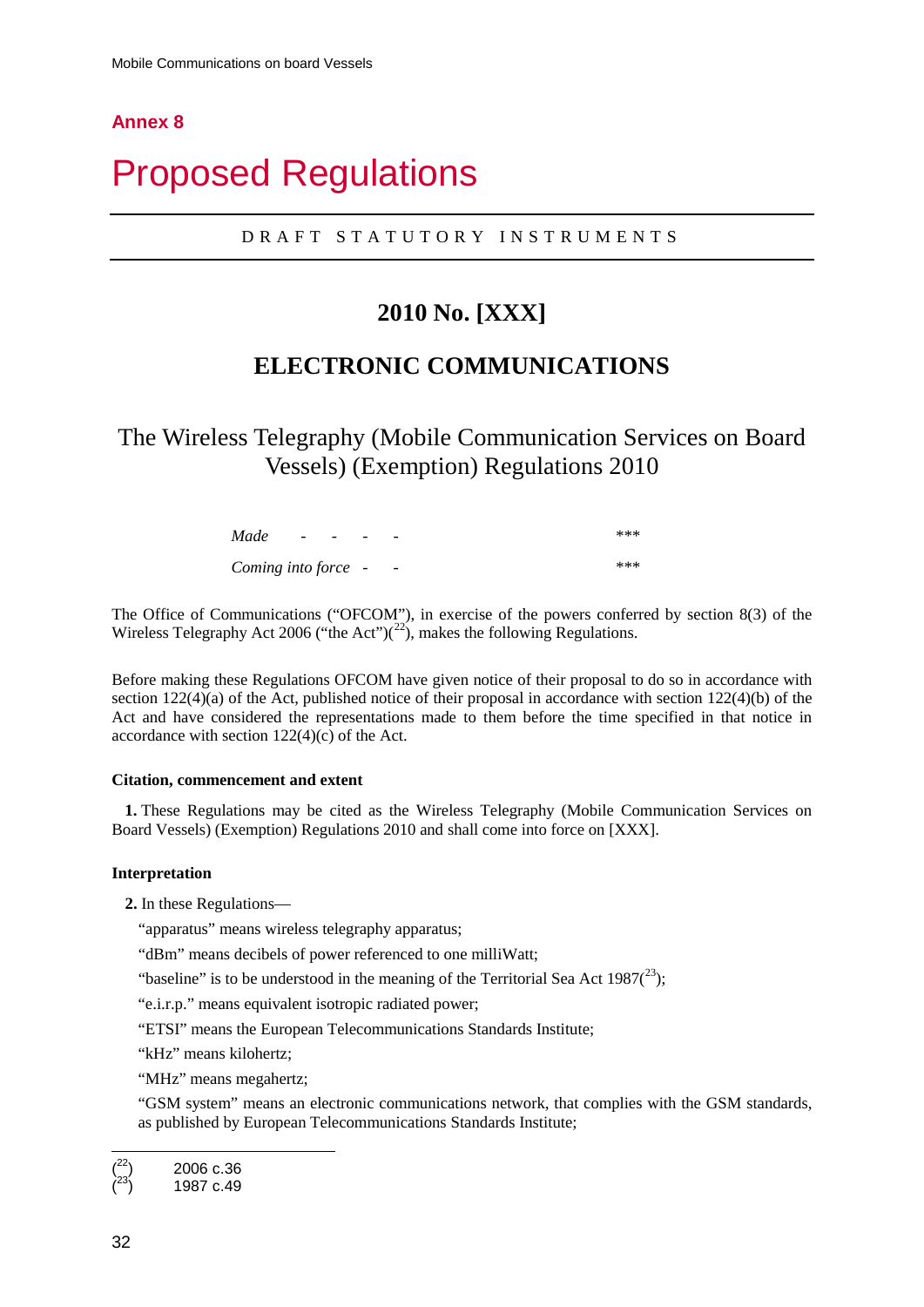"mobile communication services on board vessels" means electronic communications services provided by an undertaking to enable persons on board a vessel to communicate via public communication networks using a GSM system without establishing direct connections with land-based mobile networks;

"the 900 MHz band" means the 880-915 MHz band for uplink (terminal transmit, base station receive) and 925- 960 MHz band for downlink (base station transmit, terminal receive);

"the 1 800 MHz band" means the 1 710-1 785 MHz band for uplink (terminal transmit, base station receive) and 1 805-1 880 MHz band for downlink (base station transmit, terminal receive); and

"vessel base transceiver station" means a mobile pico-cell located on a vessel and supporting GSM services in the 900 MHz and/or 1 800 MHz bands.

#### **Exemption**

**3.** The use of any apparatus on board a vessel which is—

- (a) a ship registered in the United Kingdom, the Isle of Man, or any of the Channel Islands; and
- (b) within the limits of the British Islands and the territorial waters adjacent thereto, or, for the time being, beyond the British Islands and the territorial waters adjacent thereto;

is hereby exempt from the provisions of section 8(1) of the Act where the terms, provisions and limitations in regulation 4 are met.

#### **Terms, provisions and limitations**

4. The apparatus shall comply with the GSM standard EN 301 511 published by ETSI(<sup>[24](#page-34-0)</sup>) (or equivalent specification).

- (1) The apparatus shall only operate in the 900 MHz band and the 1800 MHz band.
- (2) The apparatus shall only be used—
	- (a) for mobile communication services on board vessels;
	- (b) where the vessel is 2 nautical miles( $^{25}$  $^{25}$  $^{25}$ ) or more from the baseline;
	- (c) where, to mitigate interference (providing at least equivalent performance based on GSM standards), the receiver sensitivity and the disconnection threshold  $(ACCMIN<sup>(26)</sup>)$  $(ACCMIN<sup>(26)</sup>)$  $(ACCMIN<sup>(26)</sup>)$  and min RXLEV( $^{27}$  $^{27}$  $^{27}$ ) level) of the apparatus is equal to or higher than—
		- (i) –70 dBm/200 kHz between 2 and 3 nautical miles from the baseline; and
		- (ii) –75 dBm/200 kHz between 3 and 12 nautical miles from the baseline.
	- (d) where the maximum radiated output power of the apparatus is of—
		- (i) 5 dBm in the 900 MHz band;
		- (ii) 0 dBm in the 1 800 MHz band.
- (3) The apparatus shall not cause or contribute to undue interference to any wireless telegraphy.

(4) The apparatus shall be offered no protection against harmful interference from other authorised radiocommunication services.

;

XXX 2010

*Ed Richards* Chief Executive of the Office of Communications For and by authority of the Office of Communications

<span id="page-34-0"></span>( ( ( (

-

One nautical mile = 1852 metres

<sup>24)</sup> EN 301 511 (version 9.0.2) was published 20 March 2003

ACCMIN (RX\_LEV\_ACCESS\_MIN); as described in GSM standard ETSI TS 144 018

<sup>27)</sup> RXLEV (RXLEV-FULL-SERVING-CELL); as described in GSM standard ETSI TS 148 008